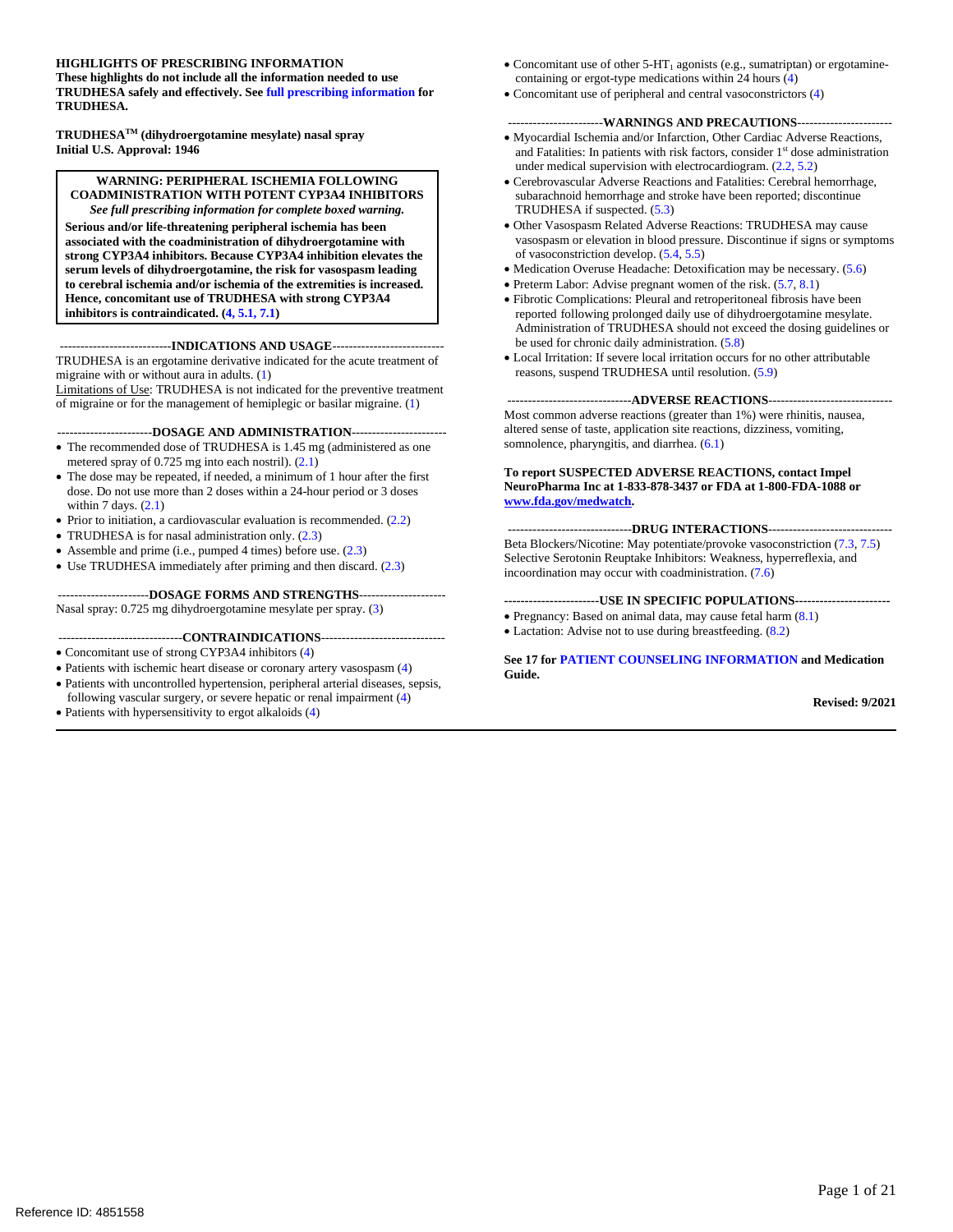#### **FULL PRESCRIBING INFORMATION: CONTENTS\***

#### **WARNING: PERIPHERAL ISCHEMIA FOLLOWING**

# **COADMINISTRATION WITH STRONG CYP3A4 INHIBITORS**

- **1 [INDICATIONS AND USAGE](#page-2-1)**
- **2 [DOSAGE AND ADMINISTRATION](#page-2-5)**
	- [Dosing Information](#page-2-2)
		- 2.2 [Assessment Prior to First Dose](#page-2-3)<br>2.3 Important Administration Instru
		- 2.3 [Important Administration Instructions](#page-2-4)
- **3 [DOSAGE FORMS AND STRENGTHS](#page-3-2)**
- **4 [CONTRAINDICATIONS](#page-3-0)**
- **[WARNINGS AND PRECAUTIONS](#page-3-3)**<br>5.1 Peripheral Ischemia Following
	- 5.1 [Peripheral Ischemia Following Coadministration with Strong](#page-3-1)  [CYP3A4 Inhibitors](#page-3-1)
	- 5.2 [Myocardial Ischemia and/or Infarction, Other Cardiac Adverse](#page-4-0)  [Reactions, and Fatalities](#page-4-0)
	- 5.3 [Cerebrovascular Adverse Reactions and Fatalities](#page-4-1)<br>5.4 Other Vasospasm Related Adverse Reactions
	- 5.4 [Other Vasospasm Related Adverse Reactions](#page-4-2)<br>5.5 Increase in Blood Pressure
	-
	- 5.5 [Increase in Blood Pressure](#page-5-0)<br>5.6 Medication Overuse Heada 5.6 [Medication Overuse Headache](#page-5-1)<br>5.7 Preterm Labor
	- 5.7 [Preterm Labor](#page-5-2)<br>5.8 Fibrotic Comp
	- [Fibrotic Complications](#page-5-3)
	- 5.9 [Local Irritation](#page-5-4)

# **6 [ADVERSE REACTIONS](#page-6-1)**

- **[Clinical Trials Experience](#page-6-0)**
- 6.2 [Postmarketing Experience](#page-8-2)
- **7 [DRUG INTERACTIONS](#page-8-3)**
	- 7.1 CYP3A4 Inhibitors<br>7.2 Triptans
		- 7.2 [Triptans](#page-8-4)
		- Beta Blockers
- 7.4 [Vasoconstrictors](#page-9-3)
- [Nicotine](#page-9-1)
- 7.6 [Selective Serotonin Reuptake Inhibitors](#page-9-2)
- **8 [USE IN SPECIFIC POPULATIONS](#page-9-4)**
	- 8.1 [Pregnancy](#page-9-0)<br>8.2 Lactation
	- [Lactation](#page-10-0)
	- 8.4 [Pediatric Use](#page-10-1)<br>8.5 Geriatric Use
	- [Geriatric Use](#page-10-2)
- **9 DRUG ABUSE AND DEPENDENCE**
	- 9.1 [Controlled Substance](#page-11-0)<br>9.2 Abuse
	- 9.2 [Abuse](#page-11-1)<br>9.3 Depen
	- **[Dependence](#page-11-2)**
- **10 [OVERDOSAGE](#page-11-3)**
- 10.1 Symptoms<br>10.2 Treatment
- Treatment
- **11 [DESCRIPTION](#page-12-0)**
- **12 [CLINICAL PHARMACOLOGY](#page-12-1)**
	- 12.1 [Mechanism of Action](#page-12-2)<br>12.2 Pharmacodynamics
	- **[Pharmacodynamics](#page-12-3)**
	- 12.3 [Pharmacokinetics](#page-12-4)
- **13 [NONCLINICAL TOXICOLOGY](#page-14-0)**
	- 13.1 [Carcinogenesis, Mutagenesis, Impairment of Fertility](#page-14-1)
- **14 [CLINICAL STUDIES](#page-14-2)**
- **16 [HOW SUPPLIED/STORAGE AND HANDLING](#page-18-0)** 16.1 [How Supplied](#page-18-1)
	- 16.2 [Storage and Handling](#page-19-1)
- **17 [PATIENT COUNSELING INFORMATION](#page-19-0)**

\*Sections or subsections omitted from the full prescribing information are not listed.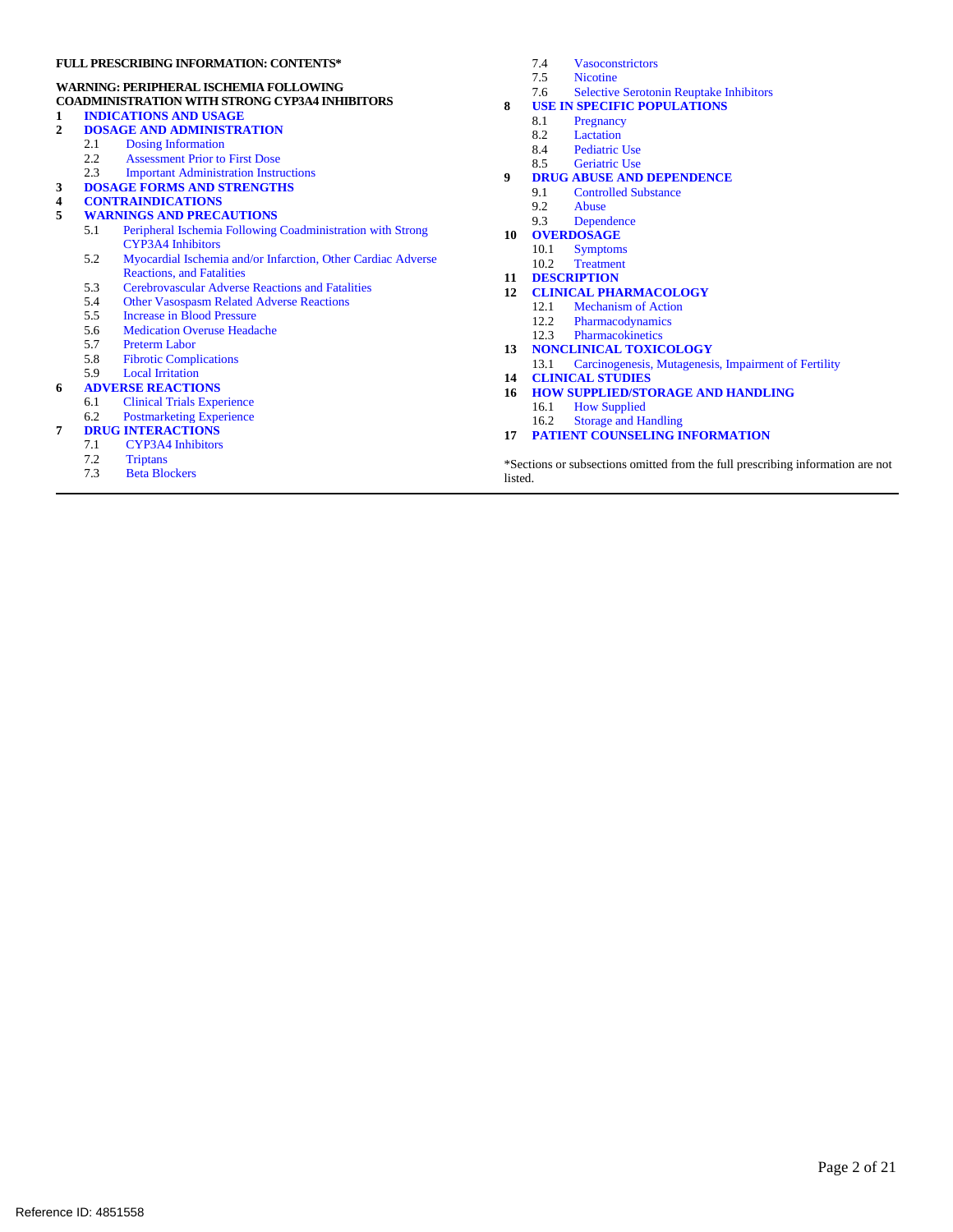# <span id="page-2-0"></span>**FULL PRESCRIBING INFORMATION**

# **WARNING: PERIPHERAL ISCHEMIA FOLLOWING COADMINISTRATION WITH STRONG CYP3A4 INHIBITORS**

**Serious and/or life-threatening peripheral ischemia has been associated with the coadministration of dihydroergotamine with strong CYP3A4 inhibitors. Because CYP3A4 inhibition elevates the serum levels of dihydroergotamine, the risk for vasospasm leading to cerebral ischemia and/or ischemia of the extremities is increased. Hence, concomitant use of TRUDHESA with strong CYP3A4 inhibitors is contraindicated** *[see Contraindications [\(4\)](#page-3-0), Warnings and Precautions [\(5.1\)](#page-3-1), and Drug Interactions [\(7.1\)](#page-8-0)].*

# <span id="page-2-1"></span>**1 INDICATIONS AND USAGE**

TRUDHESA is indicated for the acute treatment of migraine with or without aura in adults.

Limitations of Use

TRUDHESA is not indicated for the preventive treatment of migraine.

<span id="page-2-5"></span>TRUDHESA is not indicated for the management of hemiplegic or basilar migraine.

# **2 DOSAGE AND ADMINISTRATION**

### <span id="page-2-2"></span>**2.1 Dosing Information**

The recommended dose of TRUDHESA is 1.45 mg administered as two metered sprays into the nose (one spray of 0.725 mg into each nostril).

The dose may be repeated, if needed, a minimum of 1 hour after the first dose. Do not use more than 2 doses of TRUDHESA within a 24-hour period or 3 doses within a 7-day period.

### <span id="page-2-3"></span>**2.2 Assessment Prior to First Dose**

Prior to initiation of TRUDHESA, a cardiovascular evaluation is recommended *[see Warnings and Precautions [\(5.2\)](#page-4-0)]*. For patients with risk factors predictive of coronary artery disease who are determined to have a satisfactory cardiovascular evaluation, it is strongly recommended that administration of the first dose of TRUDHESA take place in the setting of an equipped healthcare facility.

# <span id="page-2-4"></span>**2.3 Important Administration Instructions**

TRUDHESA is for nasal administration only and must not be injected.

TRUDHESA must be assembled prior to use (see Instructions for Use). Use or discard TRUDHESA within 8 hours once the vial has been opened or the product has been assembled.

Prime the assembled TRUDHESA before initial use by releasing 4 sprays. Use TRUDHESA immediately after priming. Discard TRUDHESA immediately after use. Open and prepare a new TRUDHESA if an additional dose is needed.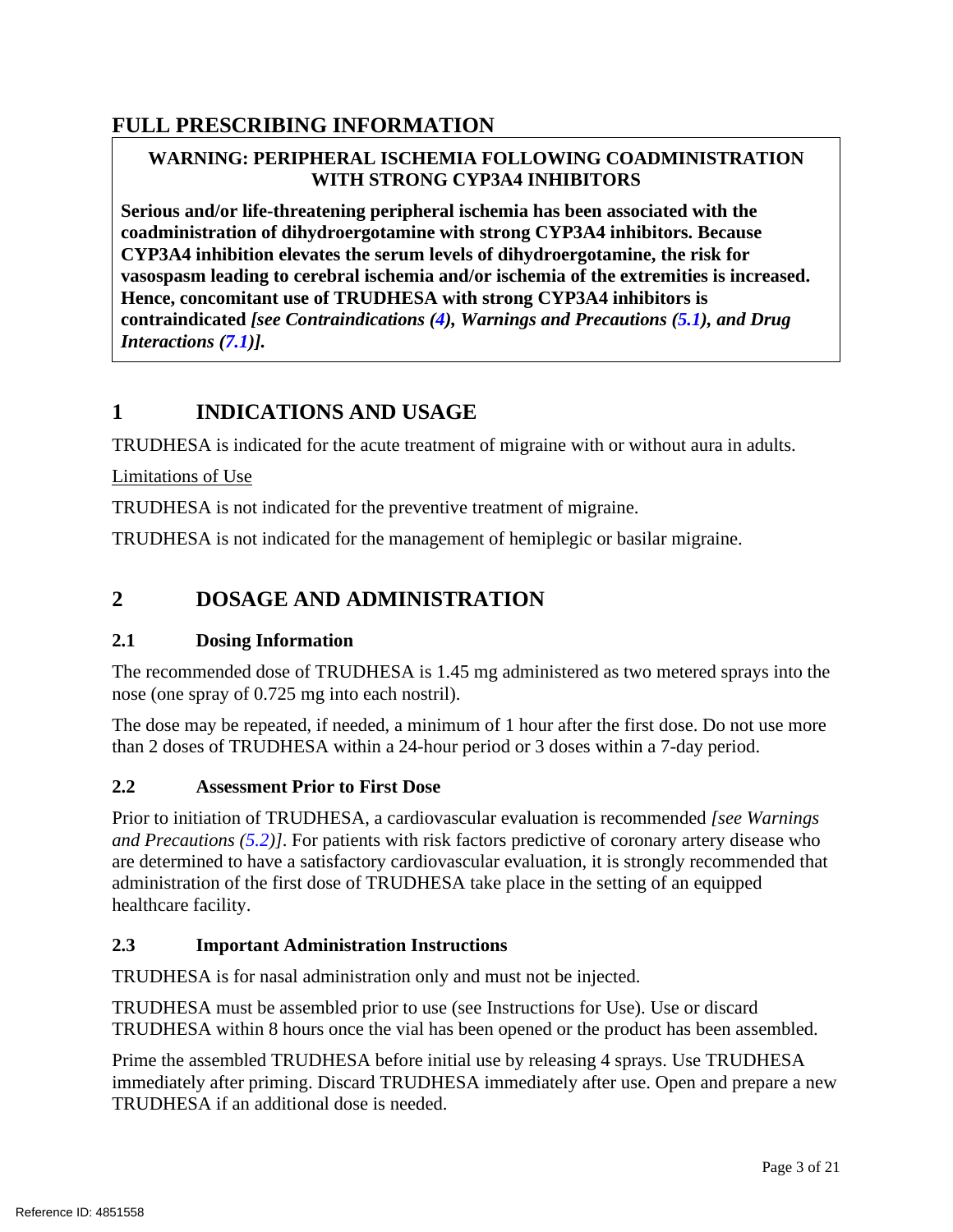# <span id="page-3-2"></span>**3 DOSAGE FORMS AND STRENGTHS**

TRUDHESA (dihydroergotamine mesylate) nasal spray is a single-dose, drug-device combination product containing a vial of dihydroergotamine mesylate with a clear and colorless to faintly yellow solution and an intranasal delivery device. Each spray delivers 0.725 mg of dihydroergotamine mesylate.

# <span id="page-3-0"></span>**4 CONTRAINDICATIONS**

TRUDHESA is contraindicated in patients:

- with concomitant use of strong CYP3A4 inhibitors, such as protease inhibitors (e.g., ritonavir, nelfinavir, or indinavir), macrolide antibiotics (e.g., erythromycin or clarithromycin), and antifungals (ketoconazole or itraconazole) *[see Warnings and Precautions [\(5.1\)](#page-3-1) and Drug Interactions [\(7.1\)](#page-8-0)]*
- with ischemic heart disease (angina pectoris, history of myocardial infarction, or documented silent ischemia) or patients who have clinical symptoms or findings consistent with coronary artery vasospasm, including Prinzmetal's variant angina *[see Warnings and Precautions [\(5.4\)](#page-4-2)]*
- with uncontrolled hypertension *[see Warnings and Precautions [\(5.5\)](#page-5-0)]*
- with peripheral arterial disease
- with sepsis
- following vascular surgery
- with severe hepatic impairment
- with severe renal impairment
- with known hypersensitivity to ergot alkaloids
- with recent use (i.e., within 24 hours) of other  $5-HT_1$  agonists (e.g., sumatriptan) or ergotamine-containing or ergot-type medications *[see Drug Interactions [\(7.2\)](#page-8-4)]*
- with concomitant use of peripheral and central vasoconstrictors because the combination may result in additive or synergistic elevation of blood pressure *[see Warnings and Precautions [\(5.5\)](#page-5-0)]*

# <span id="page-3-3"></span>**5 WARNINGS AND PRECAUTIONS**

### <span id="page-3-1"></span>**5.1 Peripheral Ischemia Following Coadministration with Strong CYP3A4 Inhibitors**

Serious and/or life-threatening peripheral ischemia has been associated with the coadministration of dihydroergotamine with strong CYP3A4 inhibitors, including protease inhibitors, macrolide antibiotics, and antifungals. Because CYP3A4 inhibition elevates the serum levels of dihydroergotamine, the risk for vasospasm leading to cerebral ischemia and/or ischemia of the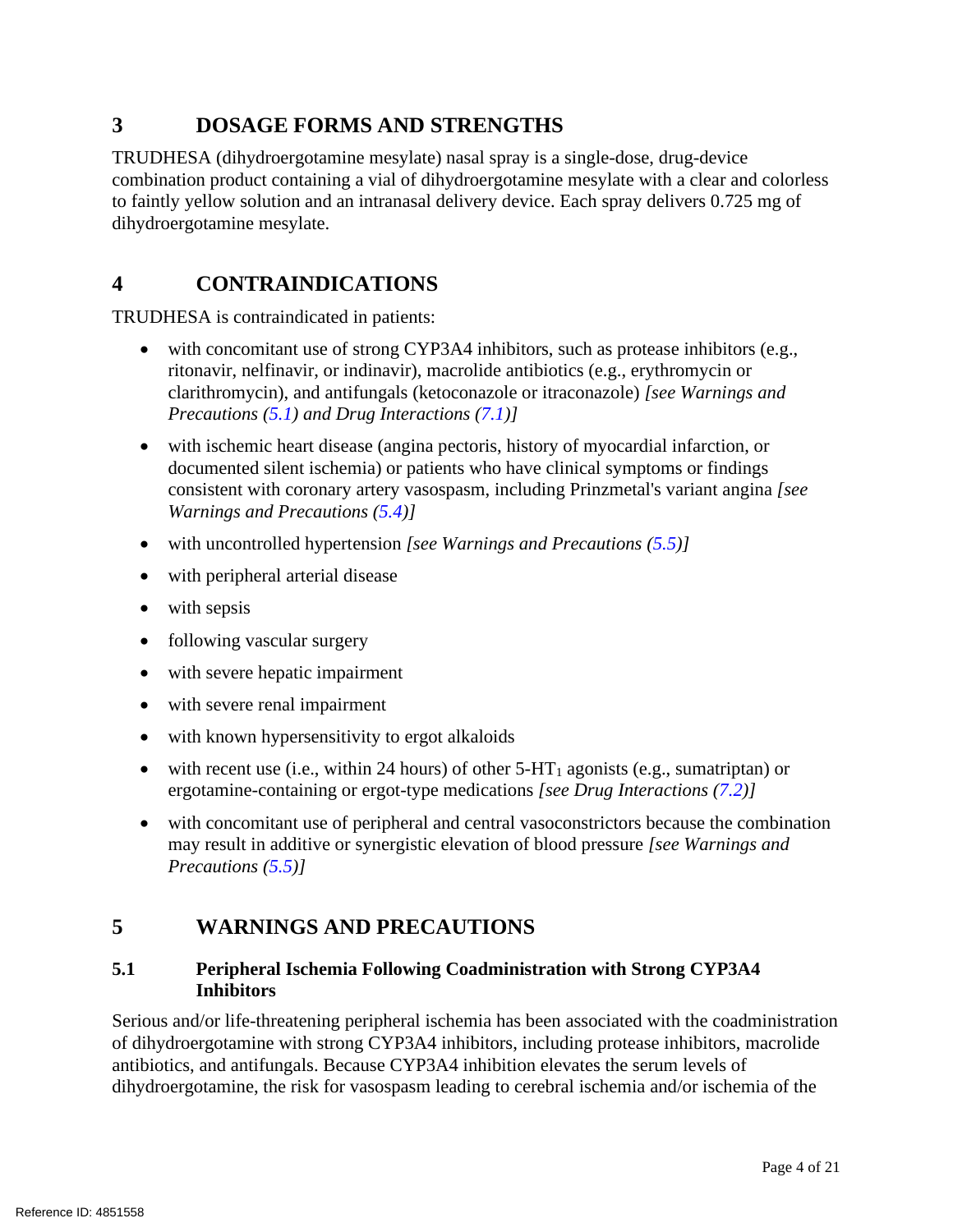extremities is increased. Hence, concomitant use of TRUDHESA with strong CYP3A4 inhibitors is contraindicated *[see Contraindications [\(4\)](#page-3-0) and Drug Interactions [\(7.1\)](#page-8-0)]*.

# <span id="page-4-0"></span>**5.2 Myocardial Ischemia and/or Infarction, Other Cardiac Adverse Reactions, and Fatalities**

The potential for adverse cardiac adverse reactions exists with TRUDHESA treatment. Serious adverse cardiac events, including some that have been fatal, have occurred following use of dihydroergotamine mesylate. These events have included acute myocardial infarction, lifethreatening disturbances of cardiac rhythm (e.g., ventricular tachycardia and ventricular fibrillation), coronary artery vasospasm, and transient myocardial ischemia.

Prior to initiation of TRUDHESA, a cardiovascular evaluation is recommended to determine if the patient is free of coronary artery and ischemic myocardial disease or other significant underlying cardiovascular disease. If, during the cardiovascular evaluation, the patient's medical history (including risk factors), or electrocardiographic investigation, findings are consistent with coronary artery vasospasm or myocardial ischemia, TRUDHESA should not be administered *[see Contraindications [\(4\)](#page-3-0)]*.

For patients with risk factors predictive of coronary artery disease (e.g., hypertension, hypercholesterolemia, smoker, obesity, diabetes, strong family history of coronary artery disease, females who are surgically or physiologically postmenopausal, or males who are over 40 years of age) who are determined to have a satisfactory cardiovascular evaluation, it is strongly recommended that administration of the first dose of TRUDHESA take place in the setting of an equipped healthcare facility, unless the patient has previously received dihydroergotamine mesylate. During the interval immediately following the first use of TRUDHESA, an electrocardiogram is recommended in those patients with risk factors because ischemia can occur in the absence of clinical symptoms.

# <span id="page-4-1"></span>**5.3 Cerebrovascular Adverse Reactions and Fatalities**

The potential for adverse cerebrovascular adverse reactions exists with TRUDHESA treatment. Cerebral hemorrhage, subarachnoid hemorrhage, stroke, and other cerebrovascular events have been reported in patients treated with dihydroergotamine mesylate; and some have resulted in fatalities. In a number of cases, it appears possible that the cerebrovascular events were primary, the dihydroergotamine mesylate having been administered in the incorrect belief that the symptoms experienced were a consequence of migraine, when they were not. It should be noted that patients with migraine may be at increased risk of certain cerebrovascular events (e.g., stroke, hemorrhage, transient ischemic attack). Discontinue TRUDHESA if a cerebrovascular event is suspected.

# <span id="page-4-2"></span>**5.4 Other Vasospasm Related Adverse Reactions**

TRUDHESA, like other ergot alkaloids, may cause vasospastic reactions other than coronary artery vasospasm. Myocardial, peripheral vascular, and colonic ischemia have been reported with dihydroergotamine mesylate.

Dihydroergotamine mesylate associated vasospastic phenomena may also cause muscle pains, numbness, coldness, pallor, and cyanosis of the digits. In patients with compromised circulation,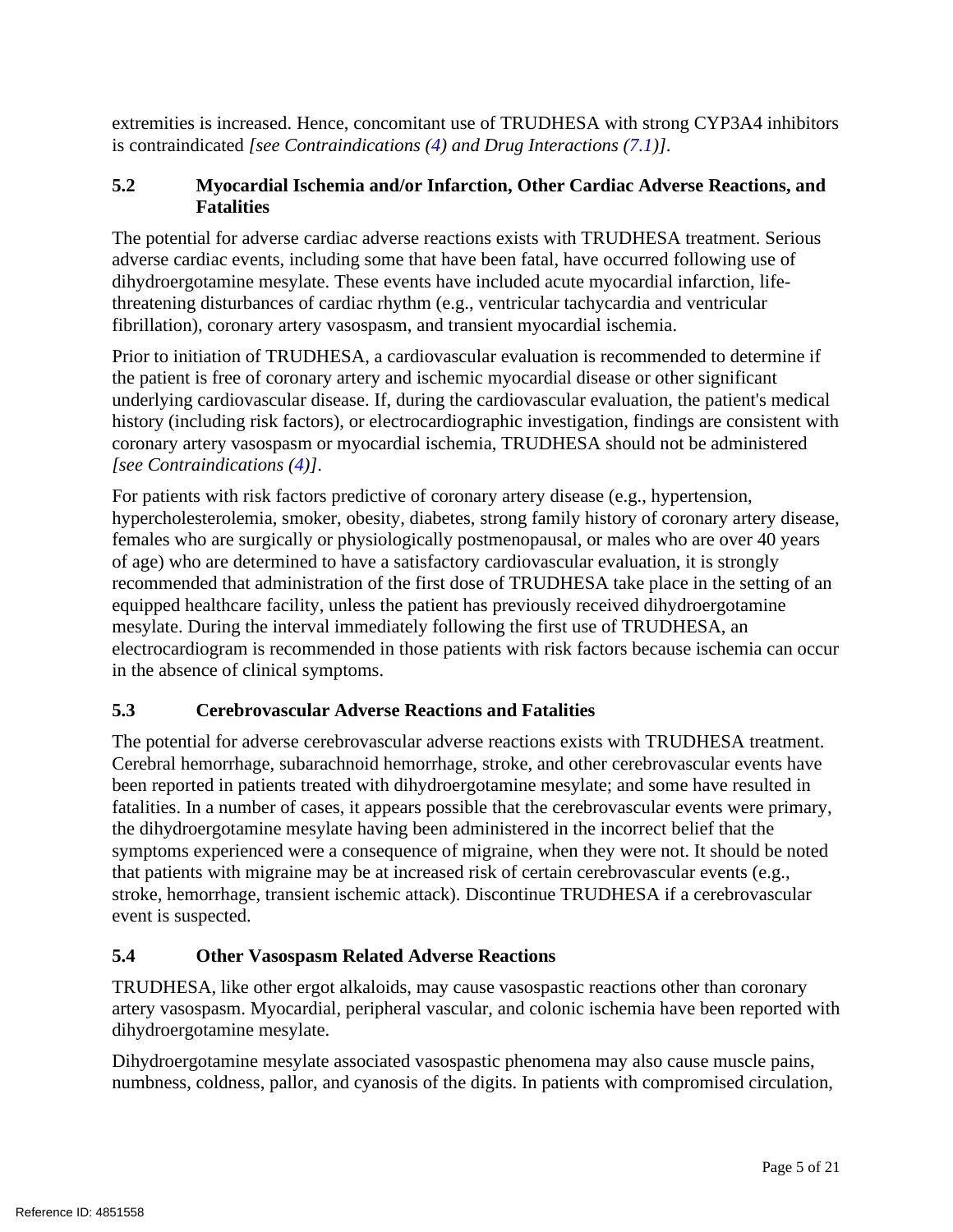persistent vasospasm may result in gangrene or death. TRUDHESA should be discontinued immediately if signs or symptoms of vasoconstriction develop.

Patients who experience other symptoms or signs suggestive of decreased arterial flow, such as ischemic bowel syndrome or Raynaud's syndrome, following the use of any 5-HT agonist, including TRUDHESA, should be evaluated by a healthcare provider.

# <span id="page-5-0"></span>**5.5 Increase in Blood Pressure**

Significant elevation in blood pressure has been reported on rare occasions in patients with and without a history of hypertension treated with dihydroergotamine mesylate. TRUDHESA is contraindicated in patients with uncontrolled hypertension *[see Contraindications [\(4\)](#page-3-0)]*.

An 18% increase in mean pulmonary artery pressure was seen following dosing with another 5-  $HT_1$  agonist in a study evaluating subjects undergoing cardiac catheterization.

# <span id="page-5-1"></span>**5.6 Medication Overuse Headache**

Overuse of acute migraine drugs (e.g., ergotamines, triptans, opioids, or a combination of these drugs for 10 or more days per month) may lead to exacerbation of headache (i.e., medication overuse headache). Medication overuse headache may present as migraine-like daily headaches or as a marked increase in frequency of migraine attacks. Detoxification of patients including withdrawal of the overused drugs and treatment of withdrawal symptoms (which often includes a transient worsening of headache) may be necessary.

# <span id="page-5-2"></span>**5.7 Preterm Labor**

Based on the mechanism of action of dihydroergotamine and findings from the published literature, TRUDHESA may cause preterm labor. Avoid use of TRUDHESA during pregnancy *[see Use in Specific Populations [\(8.1\)](#page-9-0)].*

# <span id="page-5-3"></span>**5.8 Fibrotic Complications**

The potential for fibrotic complications exists with TRUDHESA treatment. There have been reports of pleural and retroperitoneal fibrosis in patients following prolonged daily use of dihydroergotamine mesylate. Rarely, prolonged daily use of other ergot alkaloid drugs has been associated with cardiac valvular fibrosis. Rare cases have also been reported in association with the use of dihydroergotamine mesylate; however, in those cases, patients also received drugs known to be associated with cardiac valvular fibrosis.

Administration of TRUDHESA should not exceed the dosing guidelines and should not be used for chronic daily administration *[see Dosage and Administration [\(2.1\)](#page-2-2)].*

# <span id="page-5-4"></span>**5.9 Local Irritation**

Local irritative symptoms were reported in 52% of patients treated with at least one dose of TRUDHESA in an open-labeled trial, which allowed repeated use of TRUDHESA over 6 to 12 months. The most common local irritative symptoms (at least 1% of patients) were nasopharyngitis (21%), rhinitis (19%), nasal discomfort (7%), product taste abnormal/dysgeusia (6%), sinusitis (5%), sinus discomfort (4%), olfactory test abnormal [defined based on a change in score at a prespecified threshold on the University of Pennsylvania Smell Identification Test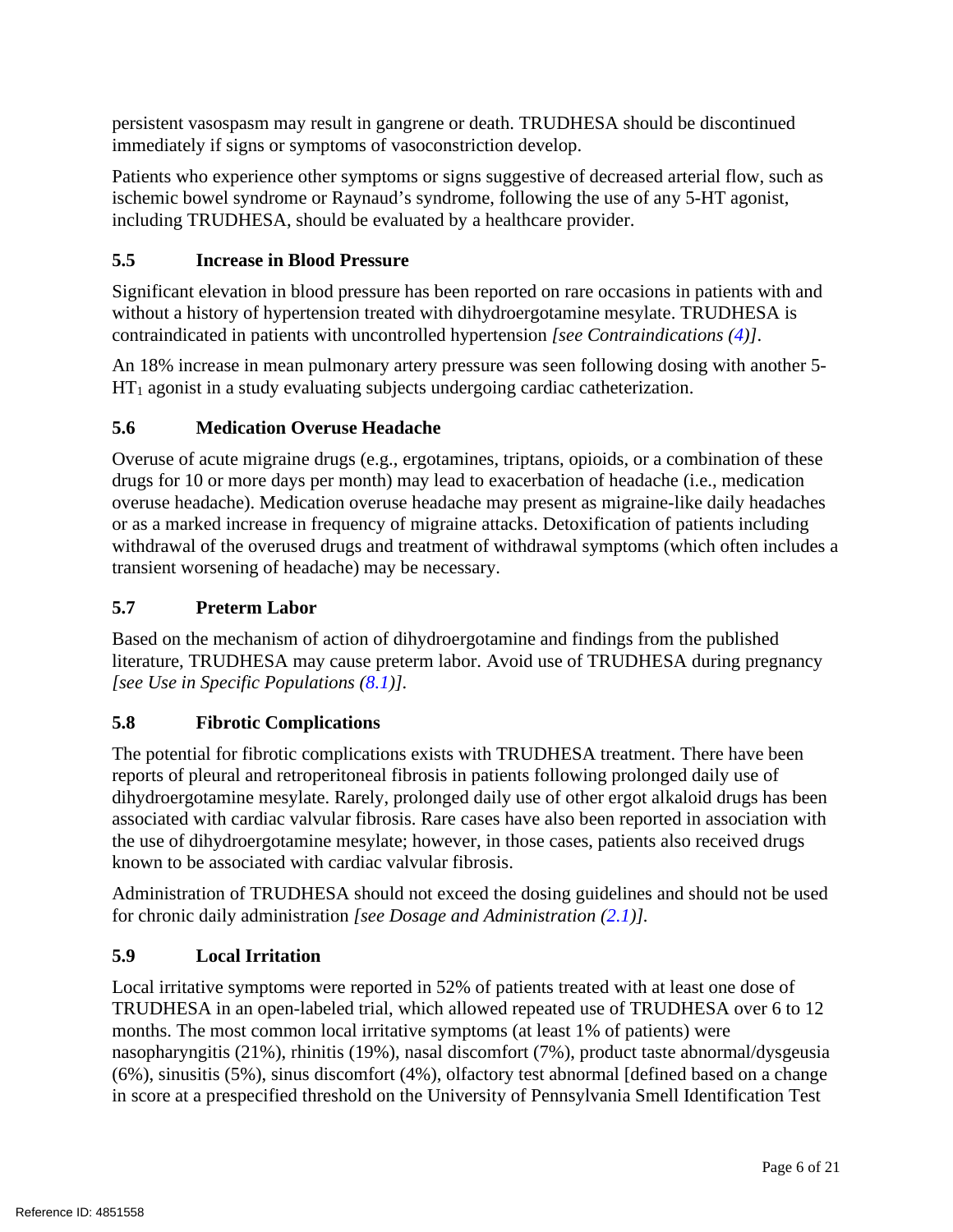(UPSIT)] (4%), epistaxis (3%), pharyngitis (3%), nasal mucosal disorder (2%), change in smell (1%), ear discomfort (1%), and rhinorrhea (1%). If a severe local irritation event occurs for no other attributable reasons, TRUDHESA should be temporarily suspended until the event resolves. If the event does not resolve, or it recurs with re-challenge, TRUDHESA should be discontinued permanently. Administration of TRUDHESA should not exceed the dosing guidelines and should not be used for chronic daily administration *[see Dosage and Administration [\(2.1\)](#page-2-2)]*.

Nasal tissue in animals treated with dihydroergotamine mesylate daily showed mild mucosal irritation characterized by mucous cell and transitional cell hyperplasia and squamous cell metaplasia. Changes in rat nasal mucosa at 64 weeks were less severe than at 13 weeks. Local effects on respiratory tissue after chronic intranasal dosing in animals have not been evaluated.

# <span id="page-6-1"></span>**6 ADVERSE REACTIONS**

The following clinically significant adverse reactions are described elsewhere in the labeling:

- Peripheral Ischemia Following Coadministration with Strong CYP3A4 Inhibitors *[see Boxed Warning and Warnings and Precautions [\(5.1\)](#page-3-1)]*
- Myocardial Ischemia and/or Infarction, Other Adverse Cardiac Events, and Fatalities *[see Warnings and Precautions [\(5.2\)](#page-4-0)]*
- Cerebrovascular Adverse Reactions and Fatalities *[see Warnings and Precautions [\(5.3\)](#page-4-1)]*
- Other Vasospasm Related Adverse Reactions *[see Warnings and Precautions [\(5.4\)](#page-4-2)]*
- Increase in Blood Pressure *[see Warnings and Precautions [\(5.5\)](#page-5-0)]*
- Medication Overuse Headache *[see Warnings and Precautions [\(5.6\)](#page-5-1)]*
- Preterm Labor *[see Warnings and Precautions [\(5.7\)](#page-3-3)]*
- Fibrotic Complications *[see Warnings and Precautions [\(5.8\)](#page-5-3)]*
- Local Irritation *[see Warnings and Precautions [\(5.9\)](#page-5-4)]*

# <span id="page-6-0"></span>**6.1 Clinical Trials Experience**

Because clinical trials are conducted under widely varying conditions, adverse reaction rates observed in the clinical trials of a drug cannot be directly compared to rates in the clinical trials of another drug and may not reflect the rates observed in practice.

# Adverse Reactions in Placebo-Controlled Trials with Dihydroergotamine (DHE) Mesylate Nasal Spray *[see Clinical Studies [\(14\)](#page-14-2)]*

Of the 1,796 patients and subjects treated with DHE nasal spray doses 2 mg or less in U.S. and foreign clinical studies, 26 (1.4%) discontinued because of adverse events. The adverse events associated with discontinuation were, in decreasing order of frequency: rhinitis (13), dizziness (2), facial edema (2), and one patient each due to cold sweats, accidental trauma, depression, elective surgery, somnolence, allergy, vomiting, hypotension, and paraesthesia.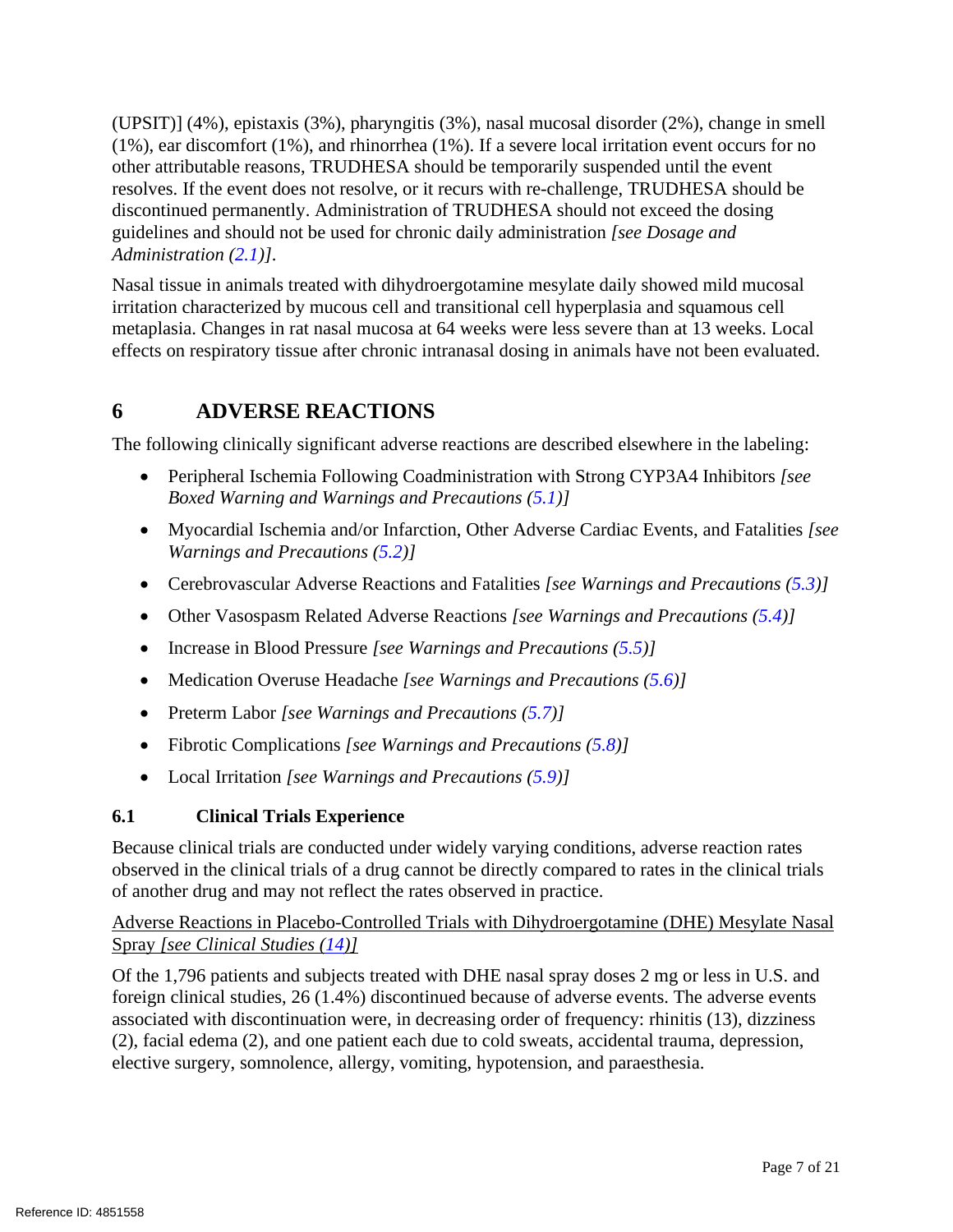[Table 1](#page-7-0) summarizes the incidence rates of adverse reactions reported by at least 1% of patients who received DHE nasal spray for the treatment of migraine during placebo-controlled, doubleblind clinical studies and were more frequent than in those patients receiving placebo. The most commonly reported adverse reactions (greater than 1% of patients who received DHE nasal spray) were rhinitis, nausea, altered sense of taste, application site reactions, dizziness, vomiting, somnolence, pharyngitis, and diarrhea. In most instances these events were transient and selflimited and did not result in patient discontinuation from a study.

## <span id="page-7-0"></span>**Table 1 Adverse Reactions Reported by at Least 1% of the DHE Nasal Spray Treated Patients and Occurred more Frequently than in the Placebo-Group in the Migraine Placebo-Controlled Trials**

|                                              | <b>DHE Nasal Spray</b><br>$N = 597$<br>$\frac{0}{0}$ | <b>Placebo</b><br>$N = 631$<br>$\frac{0}{0}$ |  |  |
|----------------------------------------------|------------------------------------------------------|----------------------------------------------|--|--|
| <b>Respiratory System</b>                    |                                                      |                                              |  |  |
| Rhinitis                                     | 26                                                   | 7                                            |  |  |
| Pharyngitis                                  | 3                                                    | 1                                            |  |  |
| <b>Gastrointestinal System</b>               |                                                      |                                              |  |  |
| Nausea                                       | 10                                                   | $\overline{4}$                               |  |  |
| Vomiting                                     | 4                                                    |                                              |  |  |
| Diarrhea                                     | $\overline{2}$                                       | <1                                           |  |  |
| <b>Special Senses, Other</b>                 |                                                      |                                              |  |  |
| <b>Altered Sense of Taste</b>                | 8                                                    | $\mathbf{1}$                                 |  |  |
| <b>Application Site</b>                      |                                                      |                                              |  |  |
| Application Site Reaction                    | 6                                                    | $\overline{2}$                               |  |  |
| <b>Central and Peripheral Nervous System</b> |                                                      |                                              |  |  |
| <b>Dizziness</b>                             | $\overline{4}$                                       | $\overline{2}$                               |  |  |
| Somnolence                                   | 3                                                    | $\overline{2}$                               |  |  |
| <b>Body as a Whole, General</b>              |                                                      |                                              |  |  |
| <b>Hot Flashes</b>                           | $\mathbf{1}$                                         | $\leq$ 1                                     |  |  |
| Asthenia                                     | $\mathbf{1}$                                         | $\overline{0}$                               |  |  |
| <b>Musculoskeletal System</b>                |                                                      |                                              |  |  |
| <b>Stiffness</b>                             | 1                                                    | $\leq$ 1                                     |  |  |

# Adverse Reactions in Studies with TRUDHESA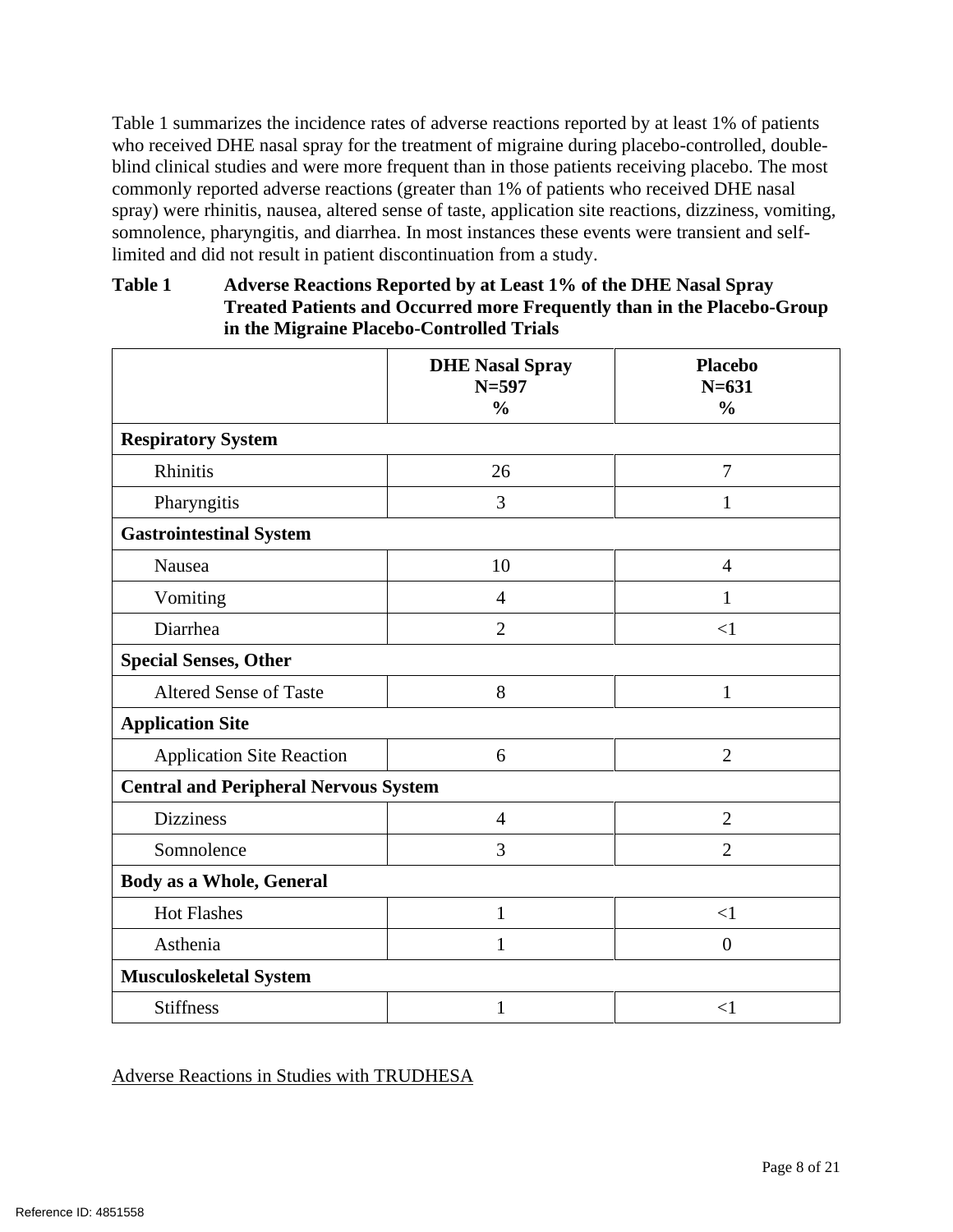An open-label study in adults (18 to 66 years of age) was conducted to evaluate the safety and tolerability of TRUDHESA, repeated use of TRUDHESA was allowed over the course of 6 to 12 months. A total of 354 patients with migraine received at least one dose of TRUDHESA. One hundred and eighty-five patients treated on average at least two migraines per month for 6 months, and 55 patients treated on average at least two migraines per month for 12 months. Of the patients who received at least one dose of TRUDHESA, 185 (52.3%) patients experienced local irritative symptoms. Of these, the most common local irritative symptoms were nasopharyngitis, rhinitis, nasal discomfort, product taste abnormal/dysgeusia, sinusitis, sinus discomfort, olfactory test abnormal, epistaxis, pharyngitis, nasal mucosal disorder, change in smell, ear discomfort, and rhinorrhea *[see Warnings and Precautions [\(5.9\)](#page-5-4)].*

# <span id="page-8-2"></span>**6.2 Postmarketing Experience**

The following adverse reactions have been identified during postapproval use of dihydroergotamine mesylate. Because these reactions are reported voluntarily from a population of uncertain size, it is not always possible to reliably estimate their frequency or establish a causal relationship to drug exposure:

Vasospasm, paresthesia, hypertension, dizziness, anxiety, dyspnea, headache, flushing, diarrhea, rash, increased sweating, and pleural and retroperitoneal fibrosis after long-term use of dihydroergotamine. Cases of myocardial infarction and stroke have been reported following the use of dihydroergotamine mesylate *[see Warnings and Precautions [\(5.2\)](#page-4-0)]*.

# <span id="page-8-3"></span>**7 DRUG INTERACTIONS**

# <span id="page-8-0"></span>**7.1 CYP3A4 Inhibitors**

There have been rare reports of serious adverse events in connection with the coadministration of intravenous administration of dihydroergotamine and strong CYP3A4 inhibitors, such as protease inhibitors (e.g., ritonavir, nelfinavir, indinavir), macrolide antibiotics (e.g., erythromycin, clarithromycin), and antifungals (e.g., ketoconazole, itraconazole), resulting in vasospasm that led to cerebral ischemia and/or ischemia of the extremities *[see Warnings and Precautions [\(5.1\)](#page-3-1)]*. The use of strong CYP3A4 inhibitors with dihydroergotamine is contraindicated *[see Contraindications [\(4\)](#page-3-0)]*. Administer moderate CYP3A4 inhibitors (e.g., saquinavir, nefazodone, fluconazole, grapefruit juice, fluoxetine, fluvoxamine, zileuton, clotrimazole) with caution.

### <span id="page-8-4"></span>**7.2 Triptans**

Triptans (serotonin [5-HT] 1B/1D receptor agonists) have been reported to cause coronary artery vasospasm, and its effect could be additive with TRUDHESA. Therefore, triptans and TRUDHESA should not be taken within 24 hours of each other *[see Contraindications [\(4\)](#page-3-0)]*.

### <span id="page-8-1"></span>**7.3 Beta Blockers**

There have been reports that propranolol may potentiate the vasoconstrictive action of ergotamine by blocking the vasodilating property of epinephrine.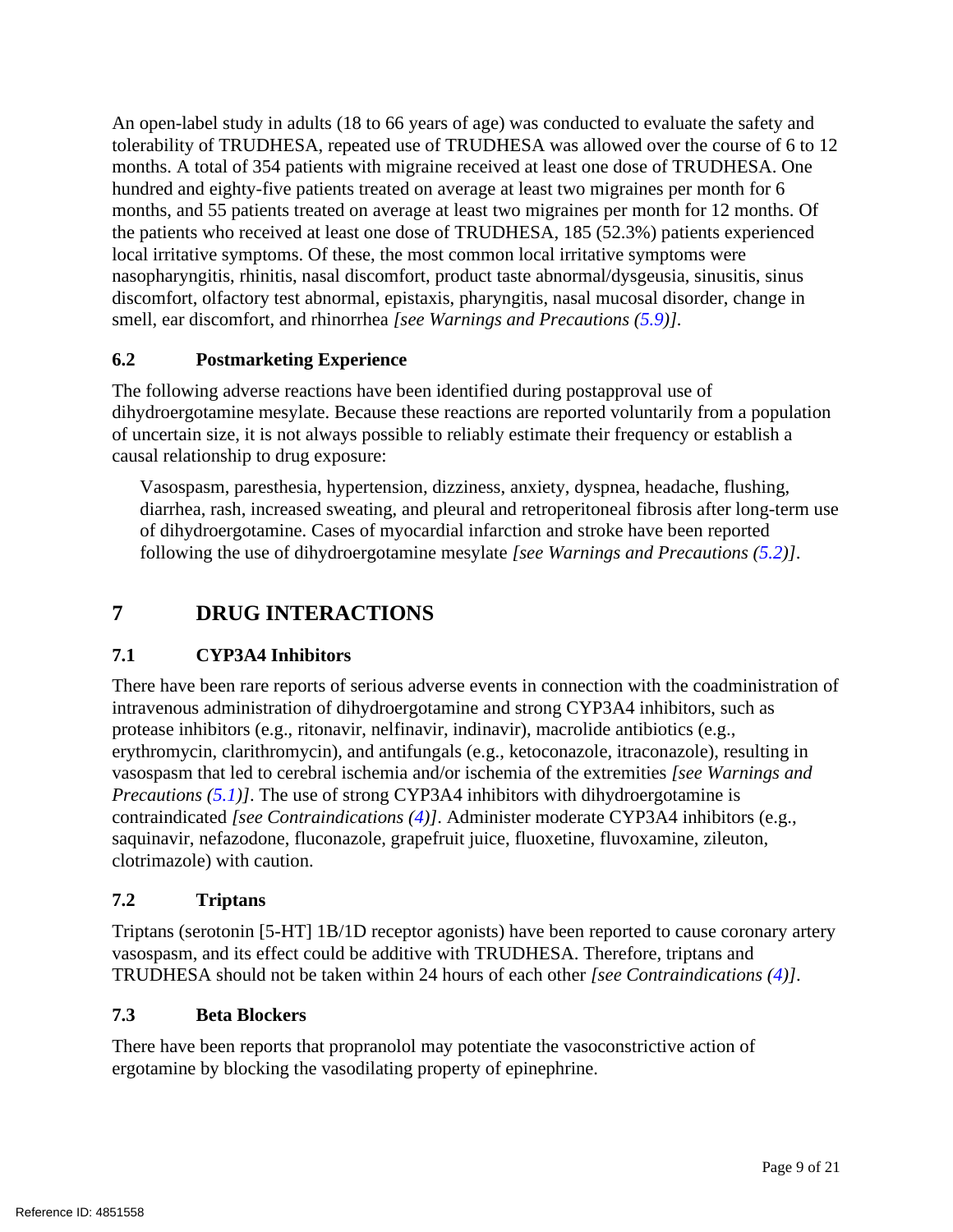## <span id="page-9-3"></span>**7.4 Vasoconstrictors**

TRUDHESA is contraindicated for use with peripheral and central vasoconstrictors because the combination may cause synergistic elevation of blood pressure *[see Warnings and Precautions [\(5.5\)](#page-5-0)]*.

### <span id="page-9-1"></span>**7.5 Nicotine**

Nicotine may provoke vasoconstriction in some patients, predisposing to a greater ischemic response to ergot therapy *[see Warnings and Precautions [\(5.1,](#page-3-1) [5.5\)](#page-5-0)]*.

### <span id="page-9-2"></span>**7.6 Selective Serotonin Reuptake Inhibitors**

Weakness, hyperreflexia, and incoordination have been reported rarely when  $5-HT_1$  agonists have been coadministered with selective serotonin reuptake inhibitors (e.g., fluoxetine, fluvoxamine, paroxetine, sertraline).

# <span id="page-9-4"></span>**8 USE IN SPECIFIC POPULATIONS**

### <span id="page-9-0"></span>**8.1 Pregnancy**

### Risk Summary

Available data from published literature indicate an increased risk of preterm delivery with TRUDHESA use during pregnancy. Avoid use of TRUDHESA during pregnancy *[see Warnings and Precautions [\(5.7\)](#page-5-2)]*. Data collected over decades have shown no increased risk of major birth defects or miscarriage with use of dihydroergotamine mesylate during pregnancy.

In animal studies, adverse effects on embryofetal development were observed following administration of dihydroergotamine mesylate during pregnancy (decreased fetal body weight and/or skeletal ossification) in rats and rabbits or during pregnancy and lactation in rats (decreased body weight and impaired reproductive function in the offspring) in rats at doses less than those used clinically and which were not associated with maternal toxicity *(see [Data\)](#page-9-5).*

The estimated rate of major birth defects (2.2% to 2.9%) and miscarriage (17%) among deliveries to women with migraine are similar to rates reported in women without migraine. All pregnancies have a background risk of birth defect, loss, or other adverse outcomes. In the U.S. general population, the estimated background risk of major birth defects and miscarriages in clinically recognized pregnancies is 2% to 4% and 15% to 20%, respectively.

### <span id="page-9-5"></span>Data

### *Animal Data*

Intranasal administration of dihydroergotamine mesylate to pregnant rats throughout the period of organogenesis resulted in decreased fetal body weight and/or skeletal ossification at doses of 0.16 mg/day (associated with plasma exposures [AUC] less than that in humans at the maximum recommended human dose [MRHD] of 2.9 mg) or greater. A no-effect level for embryofetal toxicity was not identified in rats. Intranasal administration of dihydroergotamine mesylate to pregnant rabbits throughout organogenesis resulted in decreased skeletal ossification at 3.6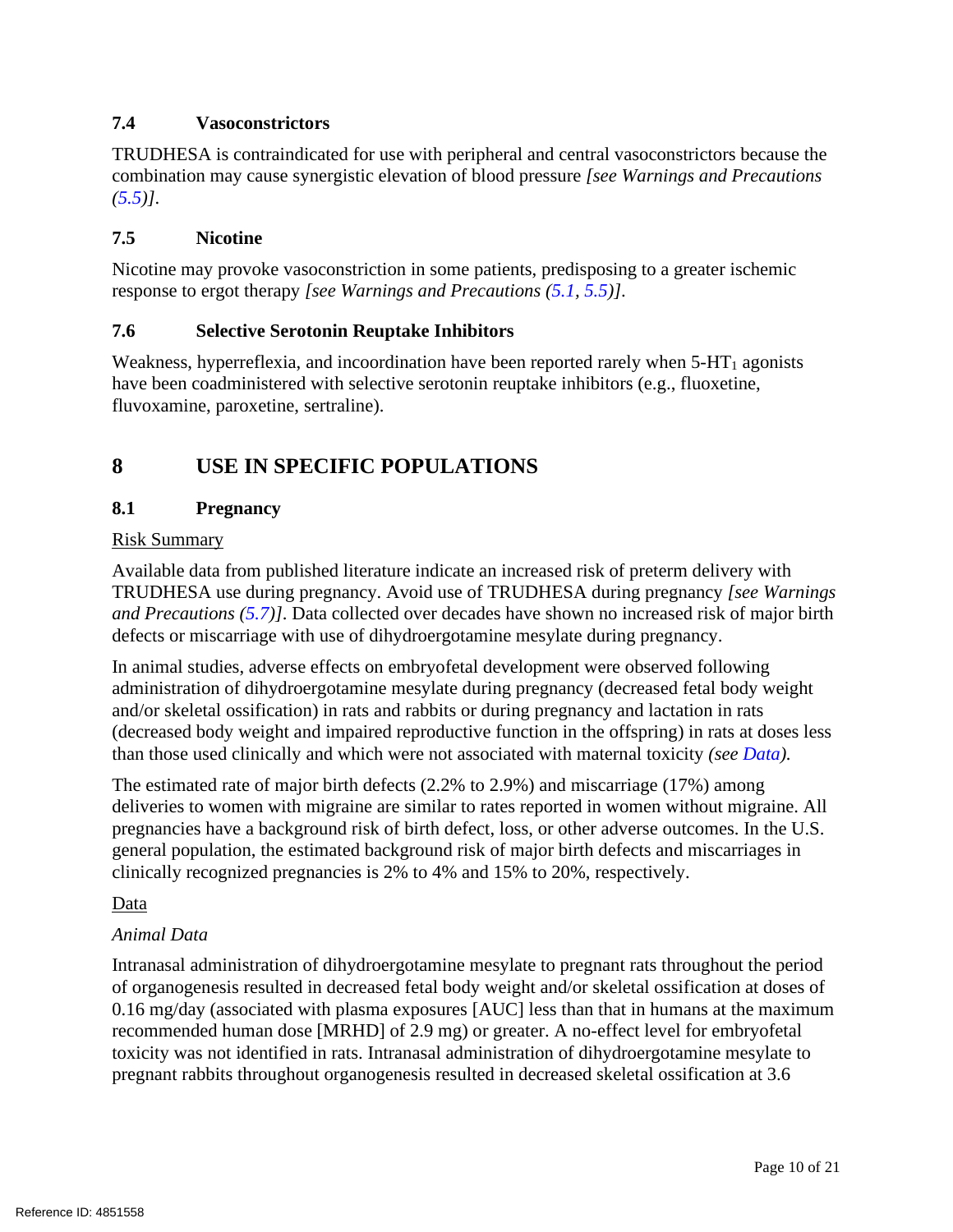mg/day. At the no-effect dose (1.2 mg/day) for adverse effects on embryofetal development in rabbits, plasma exposures (AUC) were less than that in humans at the MRHD.

Intranasal administration of dihydroergotamine mesylate to female rats throughout pregnancy and lactation resulted in decreased body weight and impaired reproductive function (decreased mating indices) were observed in the offspring at doses of 0.16 mg/day or greater. A no-effect dose for adverse developmental effects in rats was not established.

Effects on development occurred at doses below those that produced evidence of significant maternal toxicity in these studies.

Dihydroergotamine-induced intrauterine growth retardation has been attributed to reduced uteroplacental blood flow resulting from prolonged vasoconstriction of the uterine vessels and/or increased myometrial tone.

### <span id="page-10-0"></span>**8.2 Lactation**

### Risk Summary

There are no data on the presence of dihydroergotamine in human milk; however, ergotamine, a related drug, is present in human milk. There are reports of diarrhea, vomiting, weak pulse, and unstable blood pressure in breastfed infants exposed to ergotamine. TRUDHESA may reduce milk supply because it may decrease prolactin levels. Because of the potential for reduced milk supply and serious adverse events in the breastfed infant, including diarrhea, vomiting, weak pulse, and unstable blood pressure, advise patients not to breastfeed during treatment with TRUDHESA and for 3 days after the last dose. Breast milk supply during this time should be pumped and discarded.

### <span id="page-10-1"></span>**8.4 Pediatric Use**

Safety and effectiveness in pediatric patients have not been established.

# <span id="page-10-2"></span>**8.5 Geriatric Use**

Clinical studies of TRUDHESA and other dihydroergotamine mesylate products did not include sufficient numbers of subjects aged 65 and older to determine whether they respond differently from younger subjects. In general, dose selection for an elderly patient should be cautious, usually starting at the low end of the dosing range, reflecting the greater frequency of decreased hepatic, renal, or cardiac function and of concomitant disease or other drug therapy.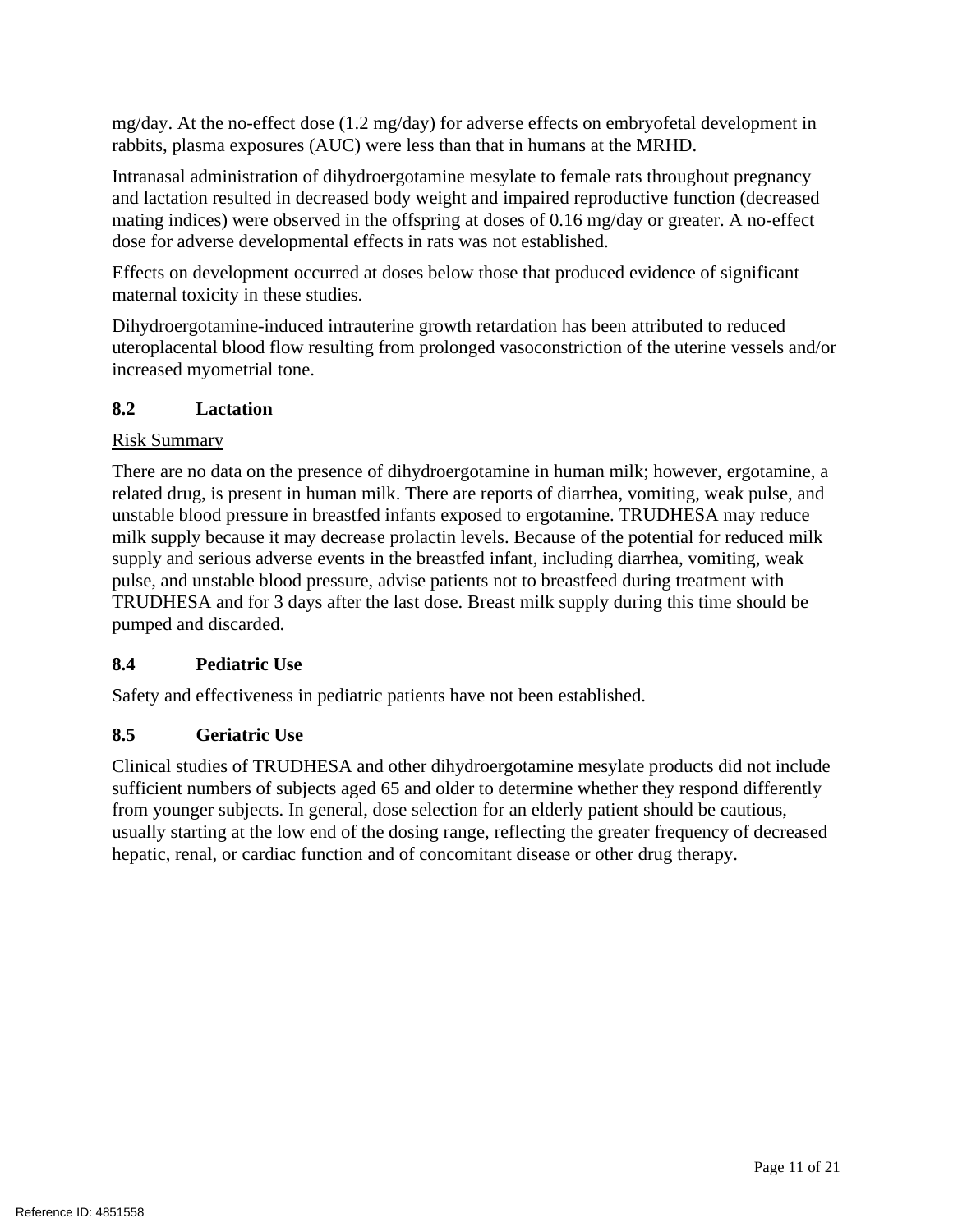# **9 DRUG ABUSE AND DEPENDENCE**

### <span id="page-11-0"></span>**9.1 Controlled Substance**

TRUDHESA contains dihydroergotamine (as the mesylate salt), which is not a controlled substance.

### <span id="page-11-1"></span>**9.2 Abuse**

Abuse is the intentional, non-therapeutic use of a drug, even once, for its desirable psychological or physiological effects. Currently available data have not demonstrated drug abuse with dihydroergotamine. However, cases of drug abuse in patients on other forms of ergot therapy have been reported.

### <span id="page-11-2"></span>**9.3 Dependence**

Physical dependence is a state that develops as a result of physiological adaptation in response to repeated drug use, manifested by withdrawal signs and symptoms after abrupt discontinuation or a significant dose reduction of a drug. Currently available data have not demonstrated physical or psychological dependence with dihydroergotamine. However, cases of psychological dependence in patients on other forms of ergot therapy have been reported.

# <span id="page-11-3"></span>**10 OVERDOSAGE**

#### **10.1 Symptoms**

Excessive doses of dihydroergotamine may result in peripheral signs and symptoms of ergotism. In general, the symptoms of an acute TRUDHESA overdose are similar to those of an ergotamine overdose, although there may be less pronounced nausea and vomiting with TRUDHESA. The symptoms of an ergotamine overdose include the following: numbness, tingling, pain, and cyanosis of the extremities associated with diminished or absent peripheral pulses; respiratory depression; an increase and/or decrease in blood pressure, usually in that order; confusion, delirium, convulsions, and coma; and/or some degree of nausea, vomiting, and abdominal pain.

In laboratory animals, dihydroergotamine was lethal when given at intravenous doses of 44 mg/kg in mice, 130 mg/kg in rats, and 37 mg/kg in rabbits.

### **10.2 Treatment**

Treatment includes discontinuance of the drug, local application of warmth to the affected area, the administration of vasodilators, and nursing care to prevent tissue damage. Up-to-date information about the treatment of overdosage can often be obtained from a certified Regional Poison Control Center.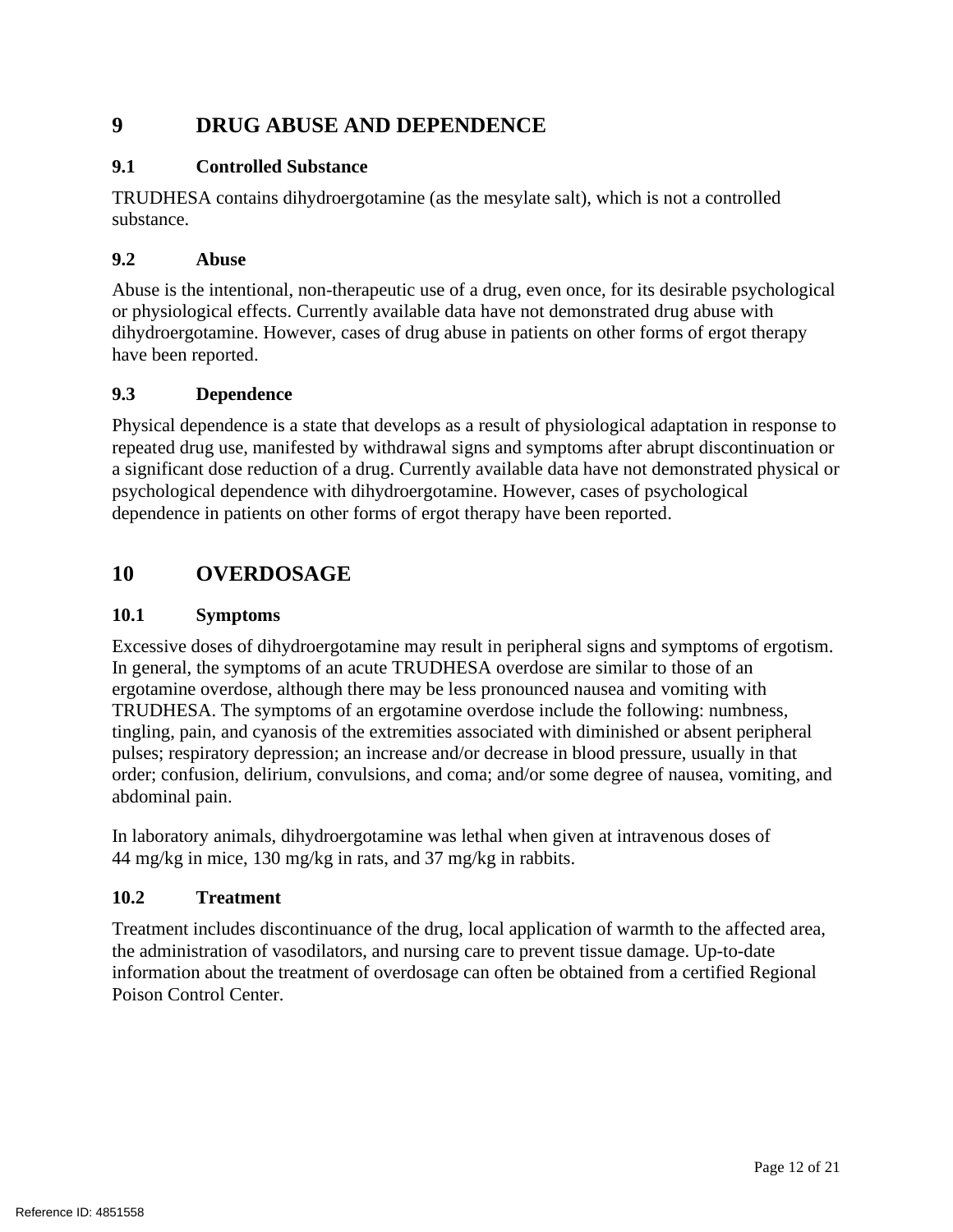# <span id="page-12-0"></span>**11 DESCRIPTION**

TRUDHESA (dihydroergotamine mesylate) nasal spray is a single-dose, drug-device combination product containing a dihydroergotamine mesylate drug constituent and a nasal spray device constituent.

The chemical name for dihydroergotamine mesylate is ergotaman-3', 6', 18-trione, 9,10-dihydro-12'-hydroxy-2'-methyl-5'- (phenylmethyl)-, (5'α)-, monomethanesulfonate. Its molecular weight is 679.78, and its molecular formula is  $C_{33}H_{37}N_5O_5$  CH<sub>4</sub>O<sub>3</sub>S.

The chemical structure is:



Dihydroergotamine mesylate

The drug constituent is a dihydroergotamine mesylate solution. Each milliliter (mL) of solution contains dihydroergotamine mesylate 4.0 mg (equivalent to 3.43 mg dihydroergotamine), and the following inactive ingredients: caffeine (10.0 mg), carbon dioxide (q.s.), dextrose (50.0 mg), and water (q.s. to  $1.0$  mL).

TRUDHESA nasal spray, after assembly and priming, delivers 0.725 mg dihydroergotamine mesylate per spray. A total dose of 1.45 mg of dihydroergotamine mesylate is delivered in 2 sprays. The nasal spray device contains hydrofluoroalkane-134a (HFA) propellant.

# <span id="page-12-1"></span>**12 CLINICAL PHARMACOLOGY**

# <span id="page-12-2"></span>**12.1 Mechanism of Action**

Dihydroergotamine binds with high affinity to  $5-HT_{1D\alpha}$  and  $5-HT_{1D\beta}$  receptors. The therapeutic activity of dihydroergotamine in migraine is generally attributed to the agonist effects at  $5-HT_{1D}$ receptors.

# <span id="page-12-3"></span>**12.2 Pharmacodynamics**

Significant elevation in blood pressure has been reported in patients with and without a history of hypertension *[see Warnings and Precautions [\(5.5\)](#page-5-0)].*

Dihydroergotamine possesses oxytocic properties *[see Warnings and Precautions [\(5.7\)](#page-5-2)]*.

# <span id="page-12-4"></span>**12.3 Pharmacokinetics**

Absorption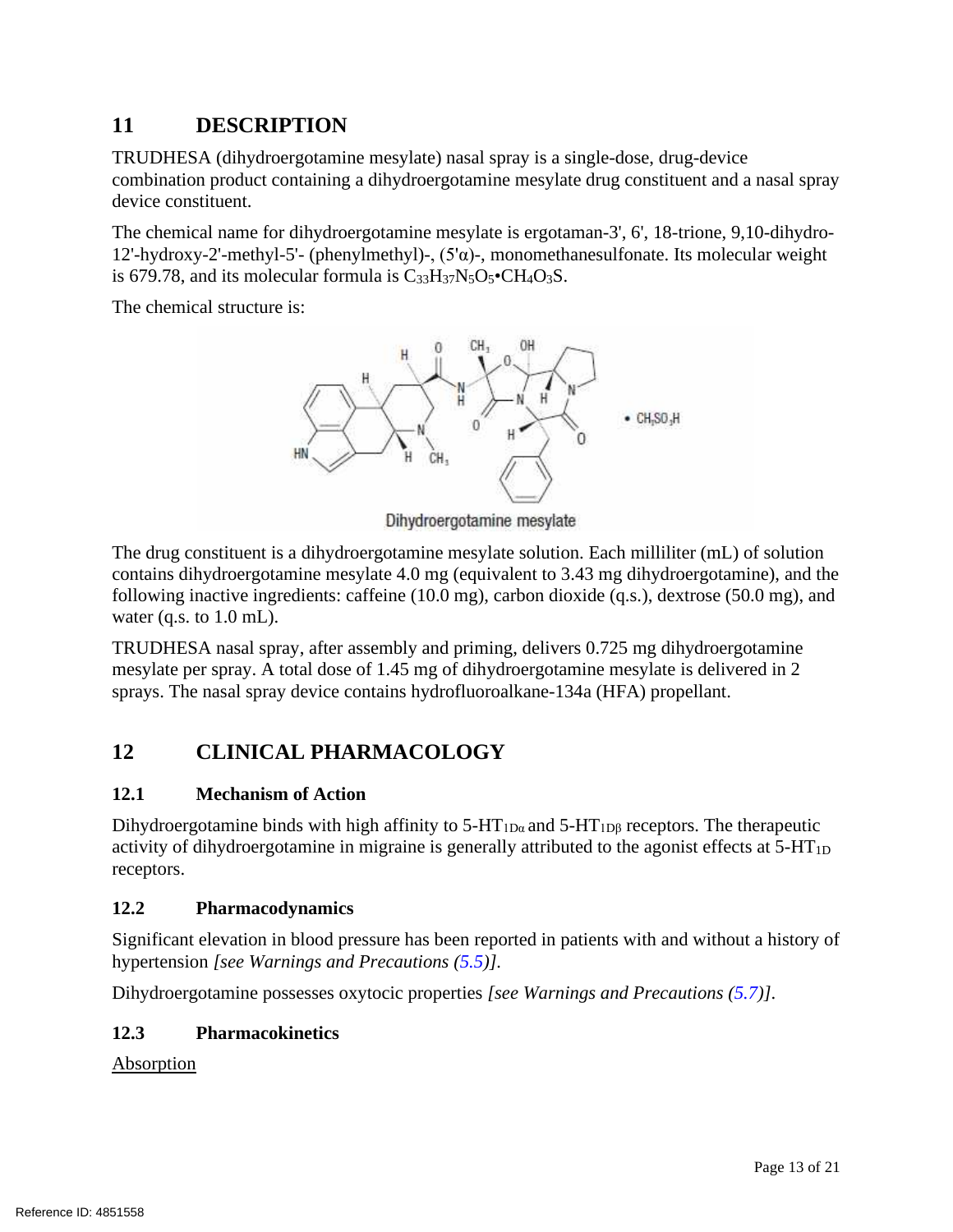The mean time from dosing to maximum plasma concentration following TRUDHESA administration was approximately 0.5 hours.

### **Distribution**

Dihydroergotamine mesylate is 93% plasma protein bound. The apparent steady-state volume of distribution is approximately 800 liters.

### Elimination

### *Metabolism*

Four dihydroergotamine mesylate metabolites have been identified in human plasma following oral administration. The major metabolite, 8'-β-hydroxy dihydroergotamine, exhibits affinity equivalent to its parent for adrenergic and 5-HT receptors and demonstrates equivalent potency in several venoconstrictor activity models, in vivo and in vitro. The other metabolites, i.e., dihydrolysergic acid, dihydrolysergic amide, and a metabolite formed by oxidative opening of the proline ring, are of minor importance. Following nasal administration, total metabolites represent only 20% to 30% of plasma AUC. The systemic clearance of dihydroergotamine mesylate following intravenous and intramuscular administration is 1.5 L/min. Quantitative pharmacokinetic characterization of the four metabolites has not been performed.

### *Excretion*

The major excretory route of dihydroergotamine is via the bile in the feces. The total body clearance is 1.5 L/min, which reflects mainly hepatic clearance. Only 6% to 7% of unchanged dihydroergotamine is excreted in the urine after intramuscular injection. The renal clearance (0.1 L/min) is unaffected by the route of dihydroergotamine administration.

The mean apparent half-life of TRUDHESA nasal administration in healthy subjects is approximately 12 hours.

### Specific Populations

No studies have been conducted on the effect of renal or hepatic impairment, gender, race, ethnicity, or pregnancy on dihydroergotamine pharmacokinetics *[see Contraindications [\(4\)](#page-3-0), Use in Specific Populations [\(8.1\)](#page-9-0)]*.

### Drug Interaction Studies

### *CYP3A4 Inhibitors*

Rare reports of ergotism have been obtained from patients treated with dihydroergotamine and macrolide antibiotics (e.g., clarithromycin, erythromycin) and from patients treated with dihydroergotamine and protease inhibitors (e.g., ritonavir), presumably due to inhibition of CYP3A metabolism of ergotamine *[see Contraindications [\(4\)](#page-3-0)]*.

### *Other Drugs*

The pharmacokinetics of dihydroergotamine did not appear to be significantly affected by the concomitant use of a local vasoconstrictor.

Multiple oral doses of the β-adrenoceptor antagonist propranolol, used for migraine prophylaxis, had no significant influence on the  $C_{\text{max}}$ ,  $t_{\text{max}}$ , or AUC of dihydroergotamine doses up to 4 mg.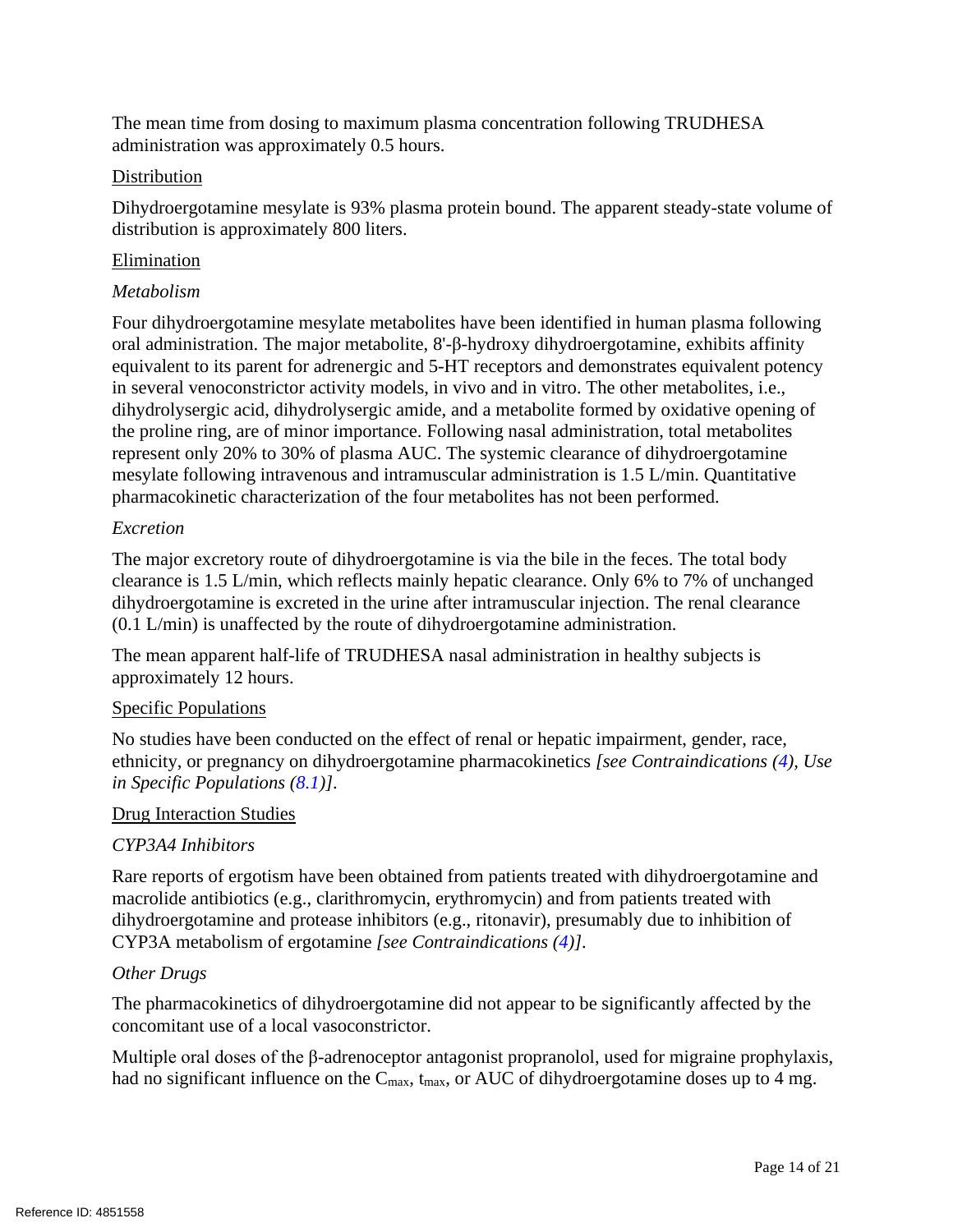However, propranolol may potentiate the vasoconstrictive action of ergotamine *[see Drug Interactions [\(7.3\)](#page-8-1)]*.

The effect of oral contraceptives on the pharmacokinetics of TRUDHESA has not been studied.

# <span id="page-14-0"></span>**13 NONCLINICAL TOXICOLOGY**

### <span id="page-14-1"></span>**13.1 Carcinogenesis, Mutagenesis, Impairment of Fertility**

### **Carcinogenesis**

Assessment of the carcinogenic potential of dihydroergotamine mesylate in mice and rats has not been assessed.

### Mutagenesis

Dihydroergotamine mesylate was negative in an in vitro mutagenicity (Ames) assay and positive in in vitro chromosomal aberration (V79 Chinese hamster cell assay with metabolic activation, and human peripheral blood lymphocyte) assays. Dihydroergotamine was negative in in vivo micronucleus assays in mouse and hamster.

#### Impairment of Fertility

There was no evidence of impairment of fertility in rats given intranasal doses of dihydroergotamine mesylate up to 1.6 mg/day, which was associated with plasma exposures (AUC) approximately 3 times that in humans at the maximum recommended human dose of 2.9 mg/day.

# <span id="page-14-2"></span>**14 CLINICAL STUDIES**

The efficacy of TRUDHESA is based on the relative bioavailability of TRUDHESA nasal spray compared to dihydroergotamine mesylate nasal spray in healthy subjects*.*

The clinical studies described below were conducted using dihydroergotamine mesylate nasal spray.

The efficacy of dihydroergotamine mesylate nasal spray for the acute treatment of migraine headaches was evaluated in four randomized, double-blind, placebo controlled studies in the U.S. The patient population for the trials was predominantly female (87%) and Caucasian (95%) with a mean age of 39 years (range 18 to 65 years). Patients treated a single moderate to severe migraine headache with a single dose of study medication and assessed pain severity over the 24 hours following treatment. Headache response was determined 0.5, 1, 2, 3 and 4 hours after dosing and was defined as a reduction in headache severity to mild or no pain. In studies 1 and 2, a four-point pain intensity scale was utilized; in studies 3 and 4, a five-point scale was used to record pain response. Although rescue medication was allowed in all four studies, patients were instructed not to use them during the four hour observation period. In studies 3 and 4, a total dose of 2 mg was compared to placebo. In studies 1 and 2, doses of 2 and 3 mg were evaluated, and showed no advantage of the higher dose for a single treatment. In all studies, patients received a regimen consisting of 0.5 mg in each nostril, repeated in 15 minutes (and again in another 15 minutes for the 3 mg dose in studies 1 and 2).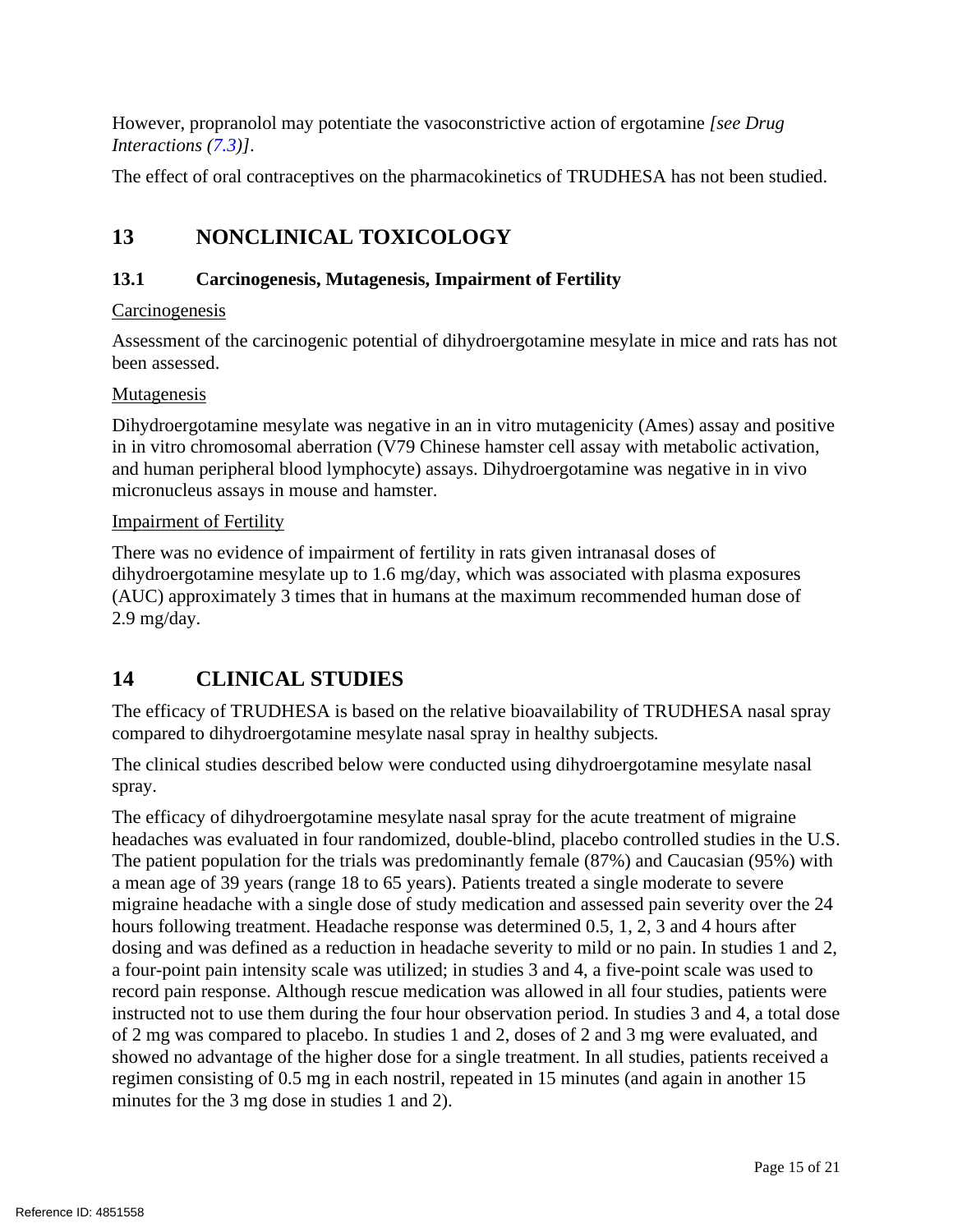The percentage of patients achieving headache response 4 hours after treatment was significantly greater in patients receiving 2 mg doses of dihydroergotamine mesylate nasal spray compared to those receiving placebo in 3 of the 4 studies (see [Table 2](#page-15-0) and [Table 3](#page-15-1) and [Figure 1](#page-16-0) and [Figure 2\)](#page-17-0).

## <span id="page-15-0"></span>**Table 2 Studies 1 and 2: Percentage of Patients with Headache Responsea 2 and 4 Hours Following a Single Treatment of Study Medication (Dihydroergotamine Mesylate Nasal Spray or Placebo)**

|                                                                     |                         | N   | 2 hours   | 4 hours   |
|---------------------------------------------------------------------|-------------------------|-----|-----------|-----------|
| Dihydroergotamine mesylate nasal spray<br><b>Study 1</b><br>Placebo |                         | 105 | $61\%$ ** | $70\%$ ** |
|                                                                     |                         | 98  | 23%       | 28%       |
|                                                                     | Difference from Placebo |     | 37%       | 42%       |
| Dihydroergotamine mesylate nasal spray                              |                         | 103 | 47%       | $56\%*$   |
| Study 2                                                             | Placebo                 | 102 | 33%       | 35%       |
|                                                                     | Difference from Placebo |     | 14%       | 21%       |

<sup>a</sup><br>Headache response was defined as a reduction in headache severity to mild or no pain. Headache response was based on pain intensity as interpreted by the patient using a four-point pain intensity scale.

 $*$ p value  $< 0.01$ 

\*\*p value  $< 0.001$ 

### <span id="page-15-1"></span>**Table 3 Studies 3 and 4: Percentage of Patients with Headache Responsea 2 and 4 Hours Following a Single Treatment of Study Medication (Dihydroergotamine Mesylate Nasal Spray or Placebo)**

|         |                                        | N  | 2 hours | 4 hours |
|---------|----------------------------------------|----|---------|---------|
| Study 3 | Dihydroergotamine mesylate nasal spray |    | 32%     | 48%*    |
|         | Placebo                                | 50 | 20%     | 22%     |
|         | Difference from Placebo                |    | 12%     | 26%     |
| Study 4 | Dihydroergotamine mesylate nasal spray |    | 30%     | 47%     |
|         | Placebo                                | 50 | 20%     | 30%     |
|         | Difference from Placebo                |    | 10%     | 17%     |

<sup>a</sup><br>Headache response was defined as a reduction in headache severity to mild or no pain. Headache response was evaluated on a five-point scale that included pain response.

 $*$ p value  $< 0.01$ 

The Kaplan-Meier plots below [\(Figure 1](#page-16-0) and [Figure 2\)](#page-17-0) provides an estimate of the probability that a patient will have responded to a single 2 mg dose of dihydroergotamine mesylate nasal spray as a function of the time elapsed since initiation of treatment.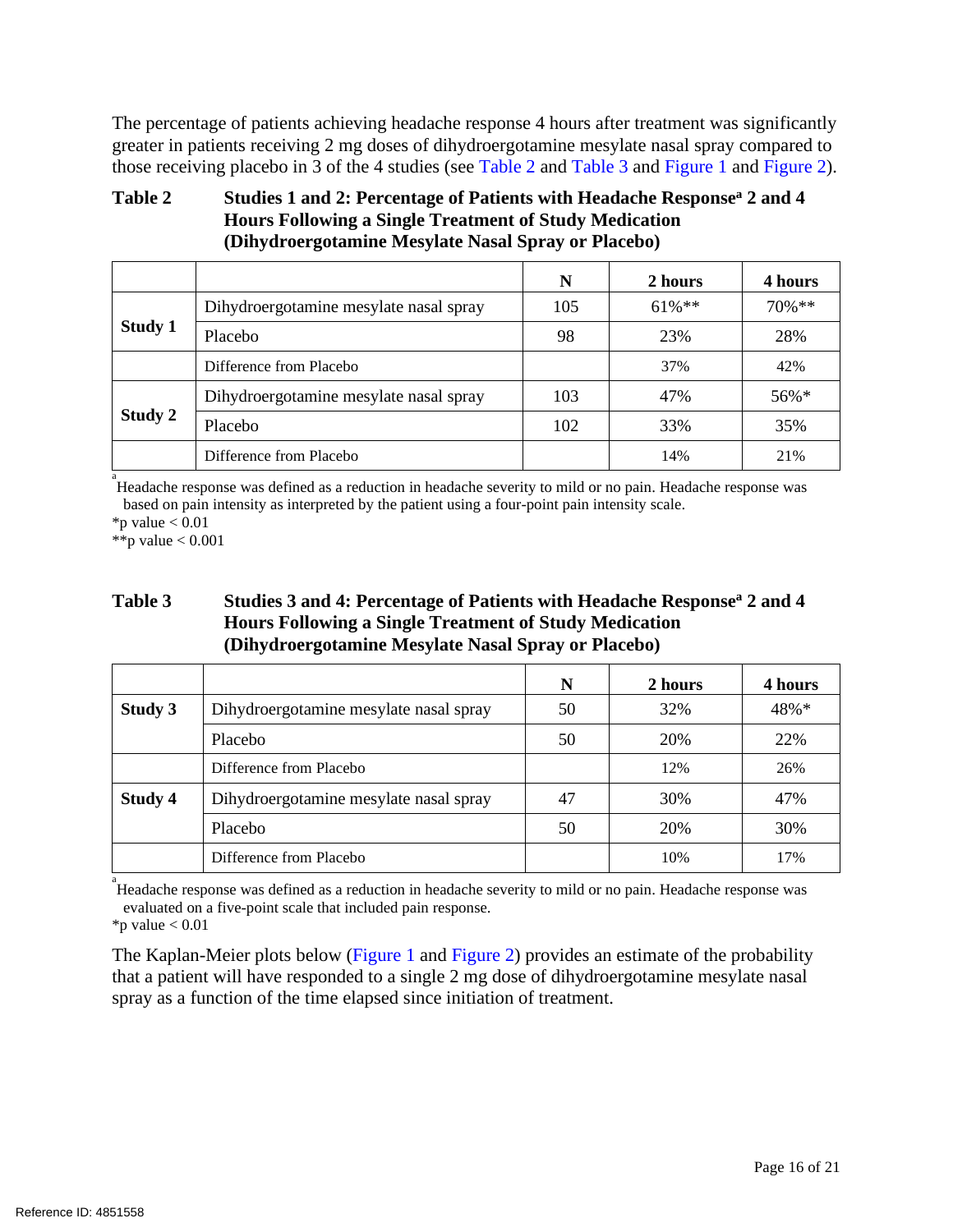### <span id="page-16-0"></span>**Figure 1 Estimated Probability of a Patient Responding During the Four Hours Following a Single 2 mg Dose of Dihydroergotamine Mesylate Nasal Spray as a Function of the Time Elapsed Since Initiation of Treatment\***



\*The figure shows the probability over time of obtaining a response following treatment with dihydroergotamine mesylate nasal spray. Headache response was based on pain intensity as interpreted by the patient using a fourpoint pain intensity scale. Patients not achieving response within 4 hours were censored to 4 hours.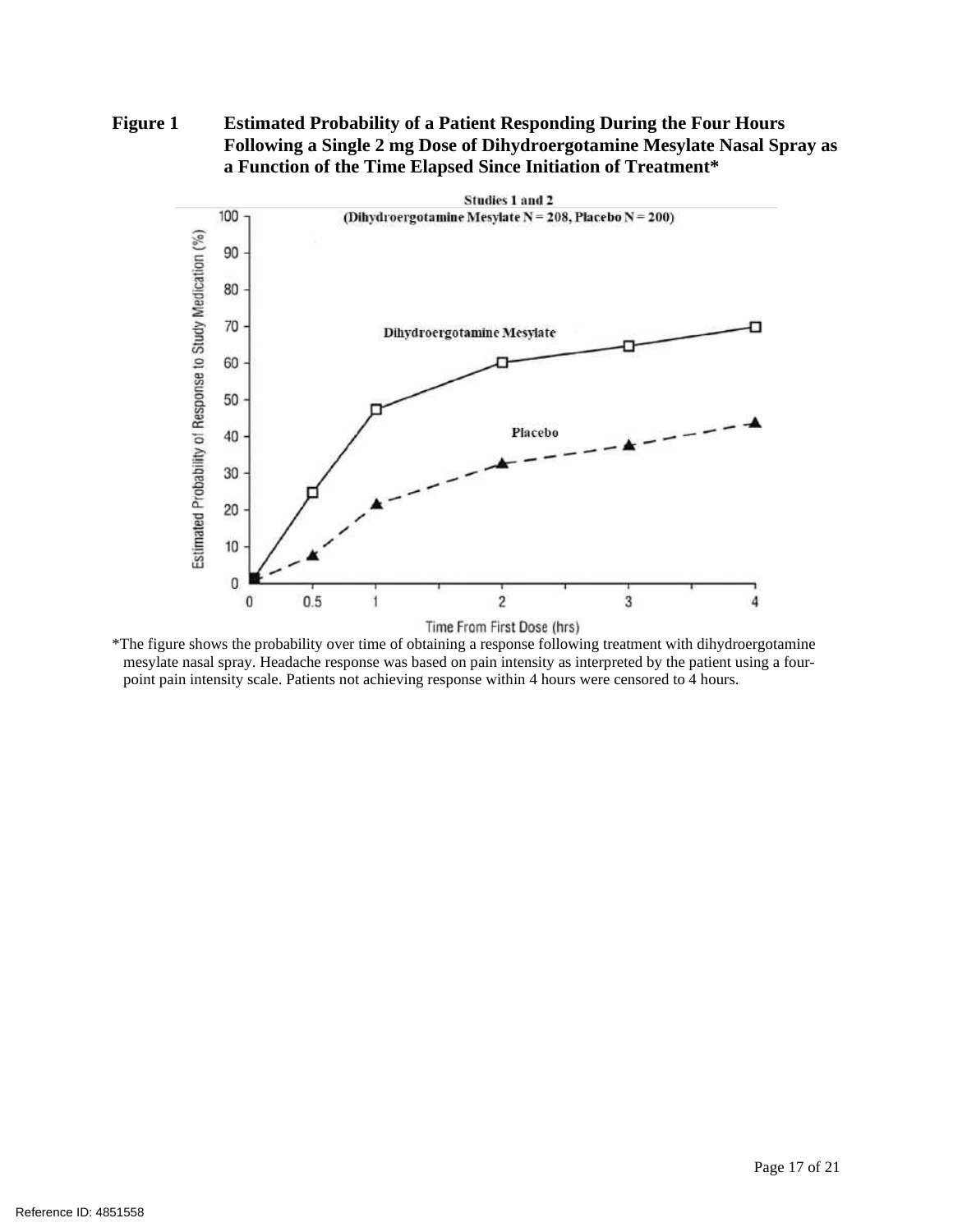#### <span id="page-17-0"></span>**Figure 2 Estimated Probability of a Patient Responding to Dihydroergotamine Mesylate Nasal Spray During the Four Hours Following Dosing\***



<sup>\*</sup>The figure shows the probability over time of obtaining a response following treatment with dihydroergotamine mesylate nasal spray. Headache response was evaluated on a five-point scale that included pain response. Patients not achieving response within 4 hours were censored to 4 hours.

For patients with migraine-associated nausea, photophobia, and phonophobia at baseline, there was a lower incidence of these symptoms at 2 and 4 hours following administration of dihydroergotamine mesylate nasal spray compared to placebo.

Patients were not allowed to use additional treatments for 8 hours prior to study medication dosing and during the 4-hour observation period following study treatment. Following the 4-hour observation period, patients were allowed to use additional treatments. For all studies, the estimated probability of patients using additional treatments for their migraines over the 24 hours following the single 2 mg dose of study treatment is summarized in [Figure 3](#page-18-2) below.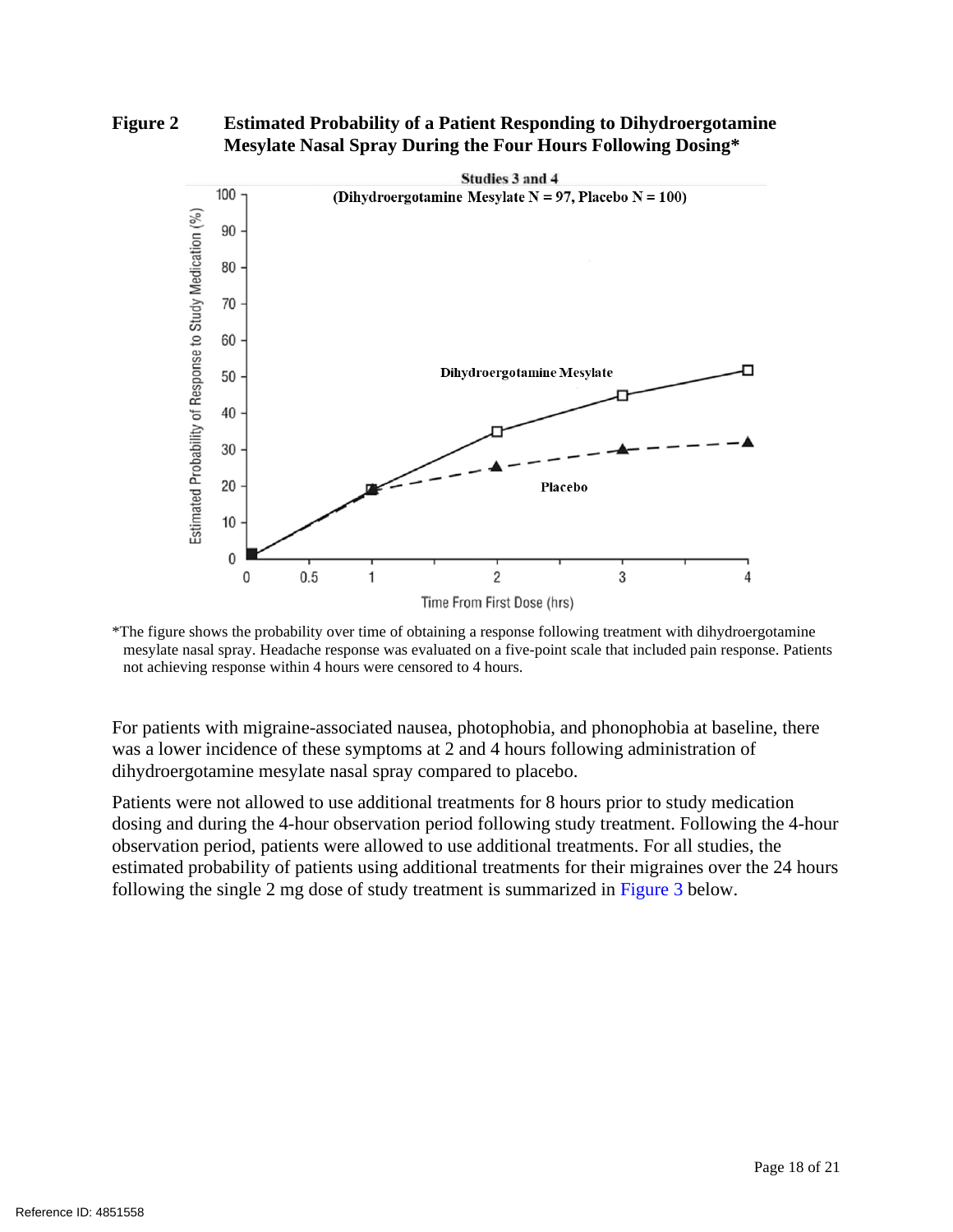## <span id="page-18-2"></span>**Figure 3 Estimated Probability of a Patient Using Additional Treatments for Migraine Over the 24 Hours Following Either Dihydroergotamine Mesylate Nasal Spray 2 mg (or Placebo)\***



\*Kaplan-Meier plot based on data obtained from all studies with patients not using additional treatments censored to 24 hours. All patients received a single treatment of study medication for their migraine attack. The plot also includes patients who had no response to the initial dose.

Neither age nor sex appear to affect the patient's response to dihydroergotamine mesylate nasal spray. The racial distribution of patients was insufficient to determine the effect of race on the efficacy of dihydroergotamine mesylate nasal spray.

# <span id="page-18-0"></span>**16 HOW SUPPLIED/STORAGE AND HANDLING**

### <span id="page-18-1"></span>**16.1 How Supplied**

TRUDHESA (dihydroergotamine mesylate) nasal spray (0.725 mg per spray) is supplied as a package of 4 single-dose units (NDC 77530-725-04). Each single-dose unit contains:

- One amber glass vial (NDC 77530-725-01) containing 4 mg dihydroergotamine mesylate in a 1 mL clear and colorless to faintly yellow solution. The stopper is not made with natural rubber latex.
- One nasal spray device.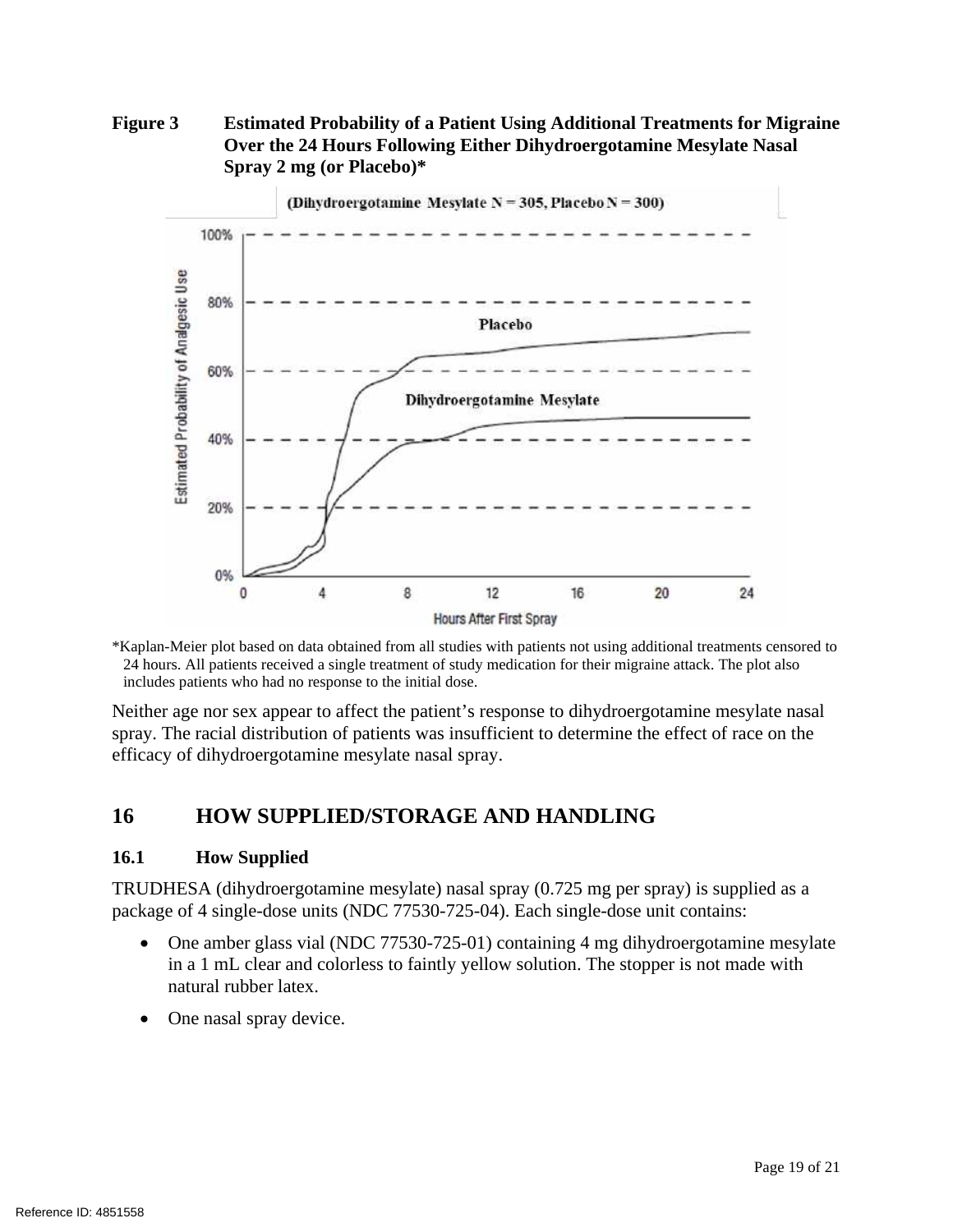# <span id="page-19-1"></span>**16.2 Storage and Handling**

Store TRUDHESA at controlled room temperature, 20°C to 25°C (68°F to 77°F), with excursions allowed between 15°C to 30°C (59°F to 86°F). Do not refrigerate or freeze.

# <span id="page-19-0"></span>**17 PATIENT COUNSELING INFORMATION**

Advise the patient to read the FDA-approved patient labeling (Medication Guide and Instructions for Use).

Serious and/or Life-Threatening Reactions with Coadministration of CYP3A4 Inhibitors

Inform patients that serious and/or life-threatening peripheral ischemia (cerebral ischemia and/or ischemia of the extremities) has been associated with the coadministration of dihydroergotamine mesylate and strong CYP3A4 inhibitors, such as macrolide antibiotics and protease inhibitors *[see Contraindications [\(4\)](#page-3-0), Warnings and Precautions [\(5.1\)](#page-3-1), and Drug Interactions [\(7.1\)](#page-8-0)]*.

Myocardial Ischemia and/or Infarction, Other Cardiac Events, Cerebrovascular Events, and Fatalities

Inform patients of the risk for serious cardiac, cerebrovascular, and other vasospasm related events. Advise patients to notify their healthcare provider if they develop any risk factors or symptoms while taking TRUDHESA. Inform patients that nicotine may provoke vasoconstriction predisposing to a greater ischemic response *[see Warnings and Precautions [\(5.2,](#page-4-0) [5.3,](#page-4-1) [5.4\)](#page-4-2)].*

### Medication Overuse Headache

Inform patients that use of drugs to treat migraine attacks for 10 or more days per month may lead to an exacerbation of headache, and encourage patients to record headache frequency and drug use (e.g., by keeping a headache diary) *[see Warnings and Precautions [\(5.6\)](#page-5-1)]*.

### Local Irritation

Advise patients to notify their healthcare provider if they have bothersome local irritation *[see Warnings and Precautions [\(5.9\)](#page-5-4)].*

### Drug Interactions

Advise patients to inform their healthcare providers if they are taking, or plan to take, any prescription or over-the-counter drugs, since there is a potential for interactions *[see Drug Interactions [\(7\)](#page-8-3)]*.

#### **Pregnancy**

Advise patients of the risk for preterm birth. Advise women to inform their healthcare provider if they are pregnant or intend to become pregnant *[see Warnings and Precautions [\(5.7\)](#page-5-2), Use in Specific Populations [\(8.1\)](#page-9-0)].* 

#### Lactation

Advise patients not to breastfeed during treatment with TRUDHESA *[see Use In Specific Populations [\(8.2\)](#page-10-0)].*

### Important Administration Instructions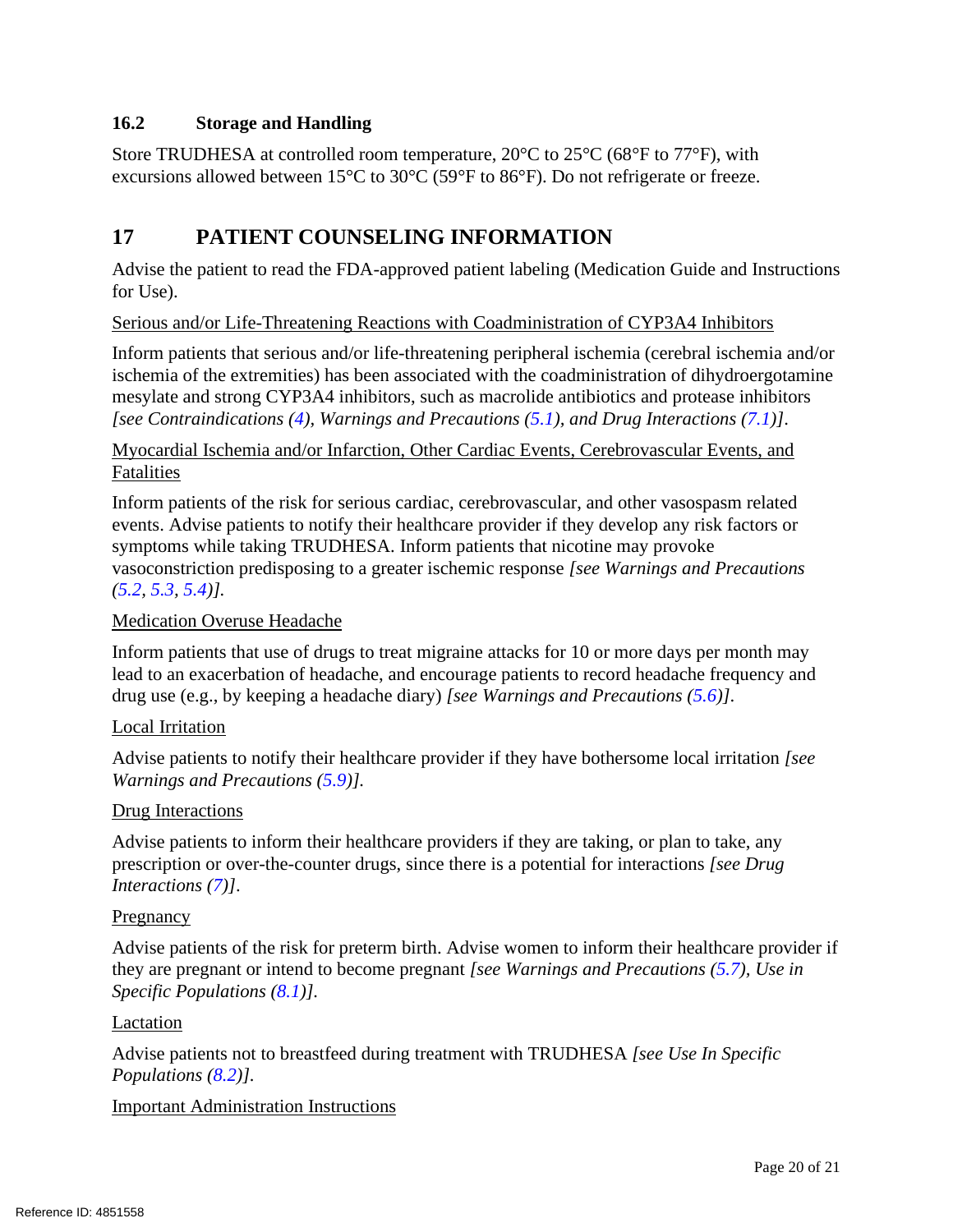Advise patients that TRUDHESA must be assembled prior to use and that, prior to administration, the device must be primed (i.e., pumped 4 times). Instruct patients to use or discard TRUDHESA within 8 hours once the vial has been opened or the product has been assembled.

Manufactured by: Mipharm, S.p.A. Milano, Italy

Manufactured for: Impel NeuroPharma Inc 201 Elliott Ave West, Suite 260 Seattle, WA 98119 USA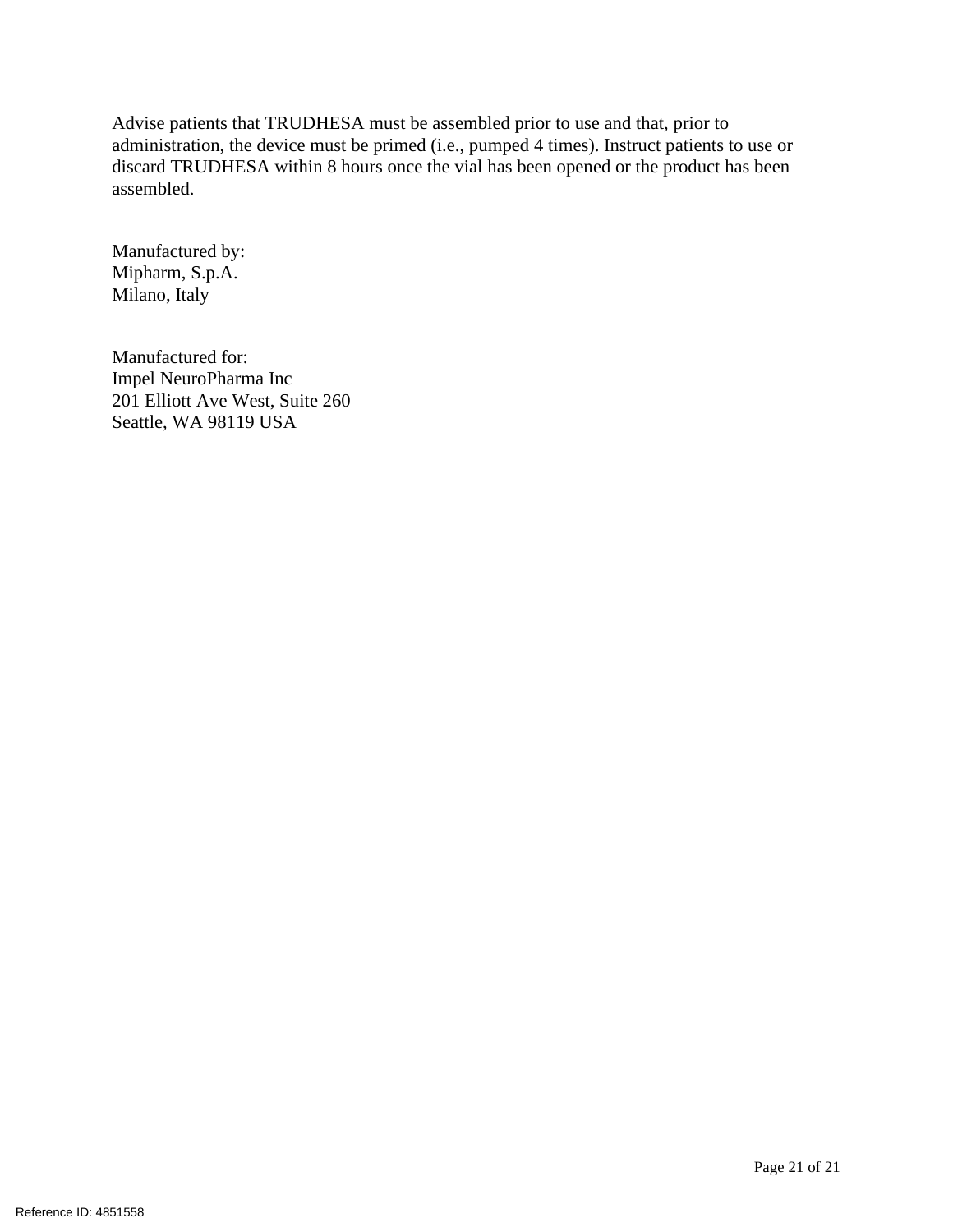| <b>MEDICATION GUIDE</b><br>TRUDHESA <sup>™</sup> (true - deh - sa)                                                      |  |  |  |  |
|-------------------------------------------------------------------------------------------------------------------------|--|--|--|--|
| (dihydroergotamine mesylate)                                                                                            |  |  |  |  |
| nasal spray                                                                                                             |  |  |  |  |
| What is the most important information I should know about TRUDHESA?                                                    |  |  |  |  |
| TRUDHESA can cause serious side effects, including:                                                                     |  |  |  |  |
| Serious problems with blood circulation to your legs and feet (peripheral ischemia). TRUDHESA can cause<br>$\bullet$    |  |  |  |  |
| peripheral ischemia when you take it with certain medicines known as CYP3A4 inhibitors. Peripheral ischemia             |  |  |  |  |
| may lead to a stroke and death. Stop taking TRUDHESA and get emergency medical help right away if you                   |  |  |  |  |
| have any of the following symptoms:                                                                                     |  |  |  |  |
| cramping and pain in your legs or hips<br>$\circ$                                                                       |  |  |  |  |
| feeling of heaviness or tightness in your leg muscles<br>$\circ$                                                        |  |  |  |  |
| burning or aching pain in your feet or toes while resting<br>$\circ$                                                    |  |  |  |  |
| numbness, tingling, or weakness in your legs<br>$\circ$                                                                 |  |  |  |  |
| cold feeling or color changes in 1 or both legs or feet<br>$\circ$                                                      |  |  |  |  |
| slurred speech<br>$\circ$                                                                                               |  |  |  |  |
| sudden weakness<br>$\circ$                                                                                              |  |  |  |  |
| Do not take medicines known as strong CYP3A4 inhibitors, such as:                                                       |  |  |  |  |
| oerythromycin<br>o ketoconazole<br>o ritonavir                                                                          |  |  |  |  |
| o clarithromycin<br>onelfinavir<br>o itraconazole                                                                       |  |  |  |  |
| These are not all of the medicines that could affect how TRUDHESA works. Your healthcare provider can tell you if it is |  |  |  |  |
| safe to take TRUDHESA with other medicines.                                                                             |  |  |  |  |
| <b>What is TRUDHESA?</b>                                                                                                |  |  |  |  |
| TRUDHESA is a prescription medicine used for the acute treatment of migraine with or without aura in adults.            |  |  |  |  |
| TRUDHESA is not used to prevent migraine.<br>$\bullet$                                                                  |  |  |  |  |
| TRUDHESA is not used to treat other types of headaches such as hemiplegic (that make you unable to move<br>$\bullet$    |  |  |  |  |
| on one side of your body) or basilar (rare form of migraine with aura) migraines.                                       |  |  |  |  |
| It is not known if TRUDHESA is safe and effective in children.                                                          |  |  |  |  |
| Do not take TRUDHESA if you:                                                                                            |  |  |  |  |
| are taking medicines known as strong CYP3A4 inhibitors.<br>$\bullet$                                                    |  |  |  |  |
| have heart problems or a history of heart problems.<br>$\bullet$                                                        |  |  |  |  |
| have uncontrolled high blood pressure.<br>$\bullet$                                                                     |  |  |  |  |
| have narrowing of blood vessels in your legs, arms, stomach, or kidneys (peripheral vascular disease).<br>$\bullet$     |  |  |  |  |
| have sepsis.<br>$\bullet$                                                                                               |  |  |  |  |
| have had vascular surgery.<br>$\bullet$                                                                                 |  |  |  |  |
| have severe liver problems.<br>$\bullet$                                                                                |  |  |  |  |
| have severe kidney problems.<br>$\bullet$                                                                               |  |  |  |  |
| are allergic to dihydroergotamine mesylate, ergot alkaloids, or any ingredients in TRUDHESA. See the end of             |  |  |  |  |
| this Medication Guide for a complete list of ingredients.                                                               |  |  |  |  |
| have taken any of the following medicines in the last 24 hours:                                                         |  |  |  |  |
| sumatriptan<br>$\circ$                                                                                                  |  |  |  |  |
| almotriptan<br>$\circ$                                                                                                  |  |  |  |  |
| eletriptan<br>$\circ$                                                                                                   |  |  |  |  |
| frovatriptan<br>$\circ$                                                                                                 |  |  |  |  |
| naratriptan<br>$\circ$                                                                                                  |  |  |  |  |
| rizatriptan<br>$\circ$                                                                                                  |  |  |  |  |
| ergotamine or ergotamine-type medicines<br>O                                                                            |  |  |  |  |
| have taken any medicines that constrict your blood vessels or raise your blood pressure.                                |  |  |  |  |
| Ask your healthcare provider if you are not sure if you are taking any of these medicines. Your healthcare provider can |  |  |  |  |
| tell you if it is safe to take TRUDHESA with other medicines.                                                           |  |  |  |  |
| Before you take TRUDHESA, tell your healthcare provider about all of your medical conditions, including if              |  |  |  |  |
| you:                                                                                                                    |  |  |  |  |
| have high blood pressure.<br>$\bullet$                                                                                  |  |  |  |  |
| have liver problems.<br>$\bullet$                                                                                       |  |  |  |  |
| have kidney problems.                                                                                                   |  |  |  |  |
| smoke.                                                                                                                  |  |  |  |  |
| are pregnant or plan to become pregnant. TRUDHESA may cause preterm labor. TRUDHESA should be<br>$\bullet$              |  |  |  |  |

- avoided during pregnancy. Talk to your healthcare provider right away if you are pregnant or want to become pregnant.
- are breastfeeding or plan to breastfeed. TRUDHESA may reduce breast milk supply and pass into your breast milk. TRUDHESA may be harmful to your baby. Do not breastfeed your baby while taking TRUDHESA and for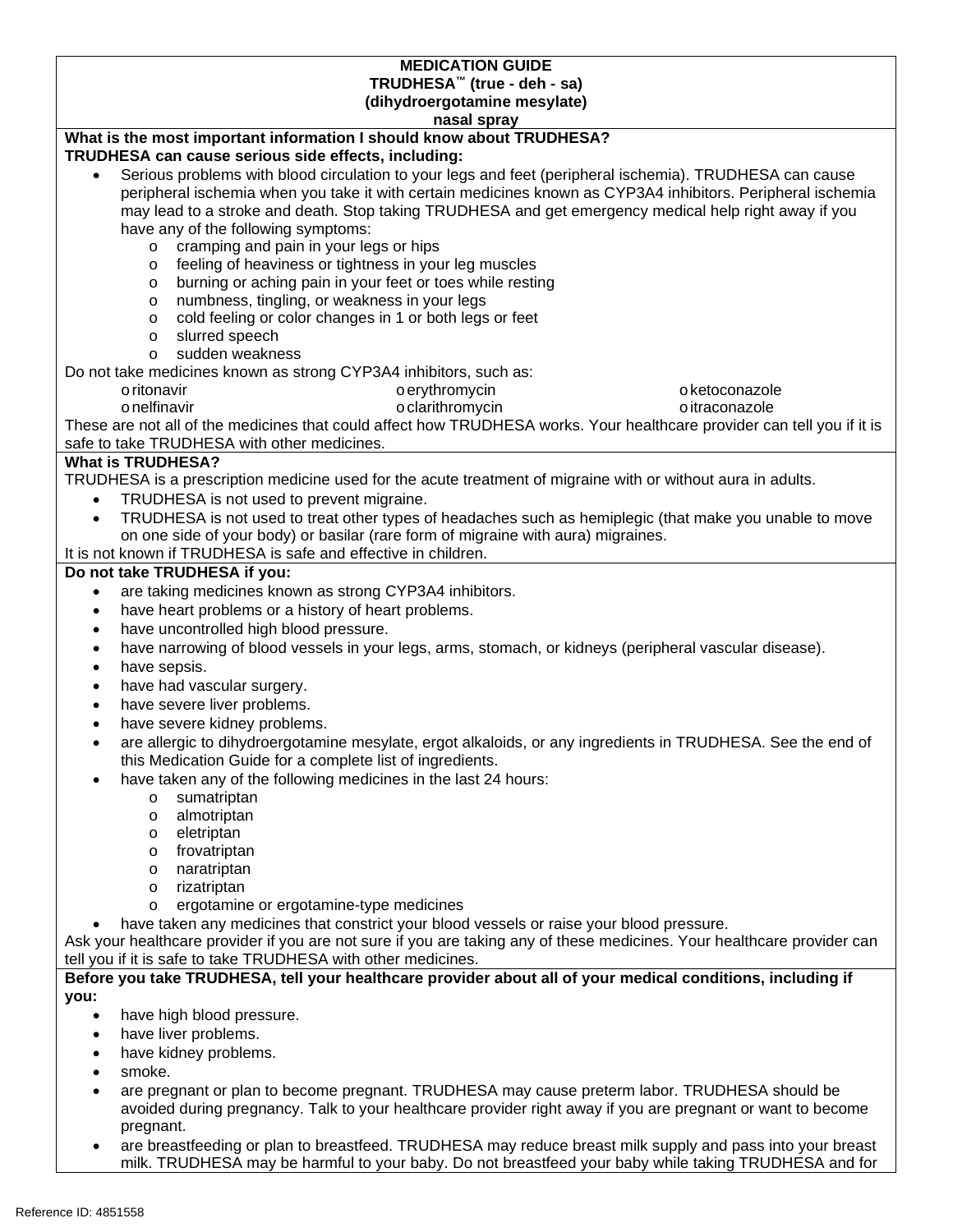3 days after you use TRUDHESA. Talk with your healthcare provider about the best way to feed your baby if you take TRUDHESA.

**Tell your healthcare provider about all the medicines you take**, including prescription and over-the-counter medicines, vitamins, and herbal supplements. Your healthcare provider will decide if you can take TRUDHESA with your other medicines.

#### **Especially tell your healthcare provider if you take:**

- 
- 
- $\circ$  sumatriptan  $\circ$  fluconazole  $\circ$  propranolol or other medicines that can lower your heart rate
- $\circ$  ergot-type medicine  $\circ$  grapefruit juice  $\circ$  any medicines that can increase your blood pressure  $\circ$  zileuton  $\circ$  selective serotonin reuptake inhibitors
	- o zileuton o selective serotonin reuptake inhibitors o nicotine
- o saquinavir<br>o nefazodone

These are not all of the medicines that could affect how TRUDHESA works. Your healthcare provider can tell you if it is safe to take TRUDHESA with other medicines.

#### **How should I take TRUDHESA?**

- Certain people should take their first dose of TRUDHESA in their doctor's office or in another medical setting. Ask your doctor if you should take your first dose in a medical setting.
- Use TRUDHESA exactly as your healthcare provider tells you to use it. Read and follow the instructions in the **Instructions for Use** which is provided with the TRUDHESA package before using.
- You should use TRUDHESA as soon as the symptoms of your headache start, but it may be given at any time during a migraine.
- After putting TRUDHESA together and priming the device, spray 1 time in each nostril (a complete dose).
- If your headache comes back after the first complete dose or you only get some relief from your headache, you can use a second dose 1 hour after the first complete dose. Use a new TRUDHESA nasal spray device for the second dose.
- Do not use more than 2 doses of TRUDHESA within a 24-hour period or 3 doses within a 7-day period.
- If you use too much TRUDHESA, call your healthcare provider or go to the nearest hospital emergency room right away.
- Taking TRUDHESA for 10 or more days in 1 month may make your headaches worse. You should write down when you have headaches and when you take TRUDHESA so that you can talk with your healthcare provider about how TRUDHESA is working for you.

**What are the possible side effects of TRUDHESA?**

**TRUDHESA can cause serious side effects, including:**

### See "**What is the most important information I should know about TRUDHESA?**"

- **Heart attack and other heart problems.** Heart problems may lead to death. Stop taking TRUDHESA and get emergency medical help right away if you have any of the following symptoms of a heart attack:
	- o discomfort in the center of your chest that lasts for more than a few minutes, or that goes away and comes back
	- o severe tightness, pain, pressure, or heaviness in your chest, throat, neck, or jaw
	- o pain or discomfort in your arms, back, neck, jaw, or stomach
	- o shortness of breath with or without chest discomfort
	- o breaking out in a cold sweat
	- o nausea or vomiting
	- o feeling lightheaded

TRUDHESA is not for people with risk factors for heart disease unless a heart exam is done and shows no problem. You have a higher risk for heart disease if you:<br>o have high blood pressure

- o have high blood pressure<br>
o smoke<br>
o smoke<br>
o are overweight
	-
- 
- 
- o smoke o smoke o are overweight<br>
o have diabetes o have a family h  $\circ$  have a family history of heart disease
- **Stroke.** Stop taking TRUDHESA and get emergency medical help right away if you have any of the following symptoms of a stroke:
	-
	- o slurred speech
	- o face drooping o unusual weakness or numbness
- **Changes in color or sensation in your fingers and toes (Raynaud's syndrome).**
- **Stomach and intestinal problems** (gastrointestinal and colonic ischemic events). Symptoms of gastrointestinal and colonic ischemic events include:
	- o sudden or severe stomach pain o constipation or diarrhea<br>
	o stomach pain after meals<br>
	o bloody diarrhea
	- $\circ$  stomach pain after meals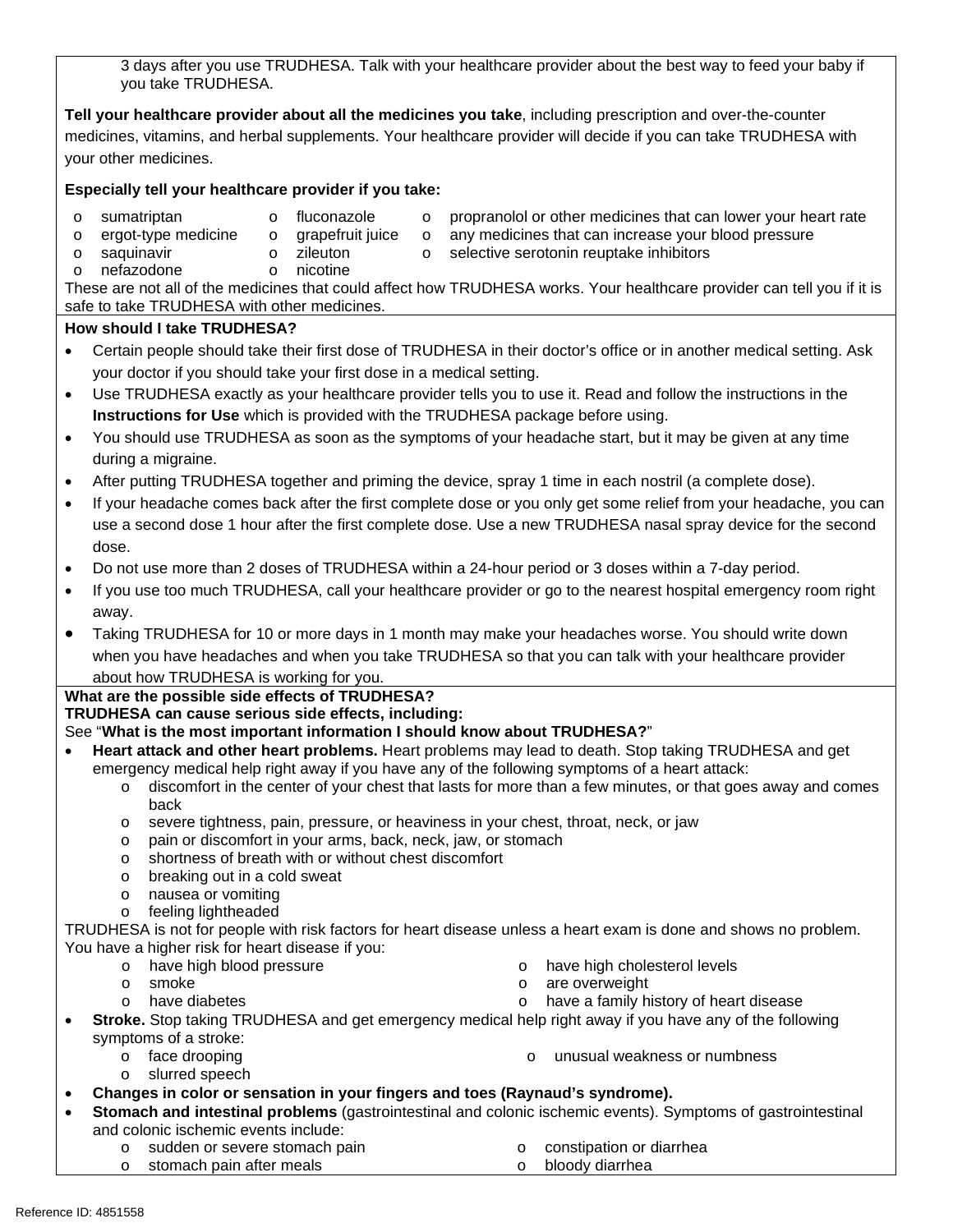- o weight loss o fever
- o nausea or vomiting
- **Increase blood pressure.**
- **Medicine overuse headache.** Some people who use too much TRUDHESA may make their headaches worse (medicine overuse headache). If your headaches get worse, your healthcare provider may decide to stop your treatment with TRUDHESA.
- **Preterm labor**.
- **Tissue changes (fibrotic complications).** Inflammation and fiber-like tissue that is not normal (fibrosis) can occur around the lungs and stomach.
- **Burning feelings in your nose, mouth and throat and abnormal taste**.

The most common side effects of TRUDHESA include:

- 
- runny nose **•** application site reactions sleepiness
	-
	- nausea dizziness sore throat
	- abnormal taste vomiting diarrhea

- -
- These are not all the possible side effects TRUDHESA.

Call your doctor for medical advice about side effects. You may report side effects to FDA at 1-800-FDA-1088.

#### **How should I store TRUDHESA?**

Keep TRUDHESA away from heat and light.

- Store TRUDHESA at room temperature between 68°F to 77°F (20°C to 25°C).
- Do not refrigerate or freeze.
- After a TRUDHESA vial has been opened, it must be thrown away after 8 hours.

Keep TRUDHESA and all medicines out of the reach of children.

Do not throw TRUDHESA into fire or incinerators as the canister inside the device may explode.

#### **General information about the safe and effective use of TRUDHESA.**

Medicines are sometimes prescribed for purposes other than those listed in a Medication Guide. Do not use TRUDHESA for a condition for which it was not prescribed. Do not give TRUDHESA to other people, even if they have the same symptoms that you have. It may harm them. You can ask your pharmacist or healthcare provider for information about TRUDHESA that is written for health professionals.

#### **What are the ingredients in TRUDHESA?**

**Active ingredient:** Dihydroergotamine mesylate

**Inactive ingredients:** Caffeine, carbon dioxide, dextrose, and water. The nasal spray device canister contains hydrofluoroalkane-134a (HFA) propellant. The vial stopper is not made with natural rubber latex.

TRUDHESA is a trademark of Impel NeuroPharma Inc.

Marketed by: Impel NeuroPharma, Seattle, WA 98119, USA

www.impelnp.com

Manufactured by: Mipharm, S.p.A. Milano, Italy

Manufactured for: Impel NeuroPharma Inc. 201 Elliott Ave West, Suite 260 Seattle, WA 98119 USA

For more information, go to www.trudhesa.com or call 1-833-878-3437.<br>This Medication Guide has been approved by the U.S. Food and Drug Administration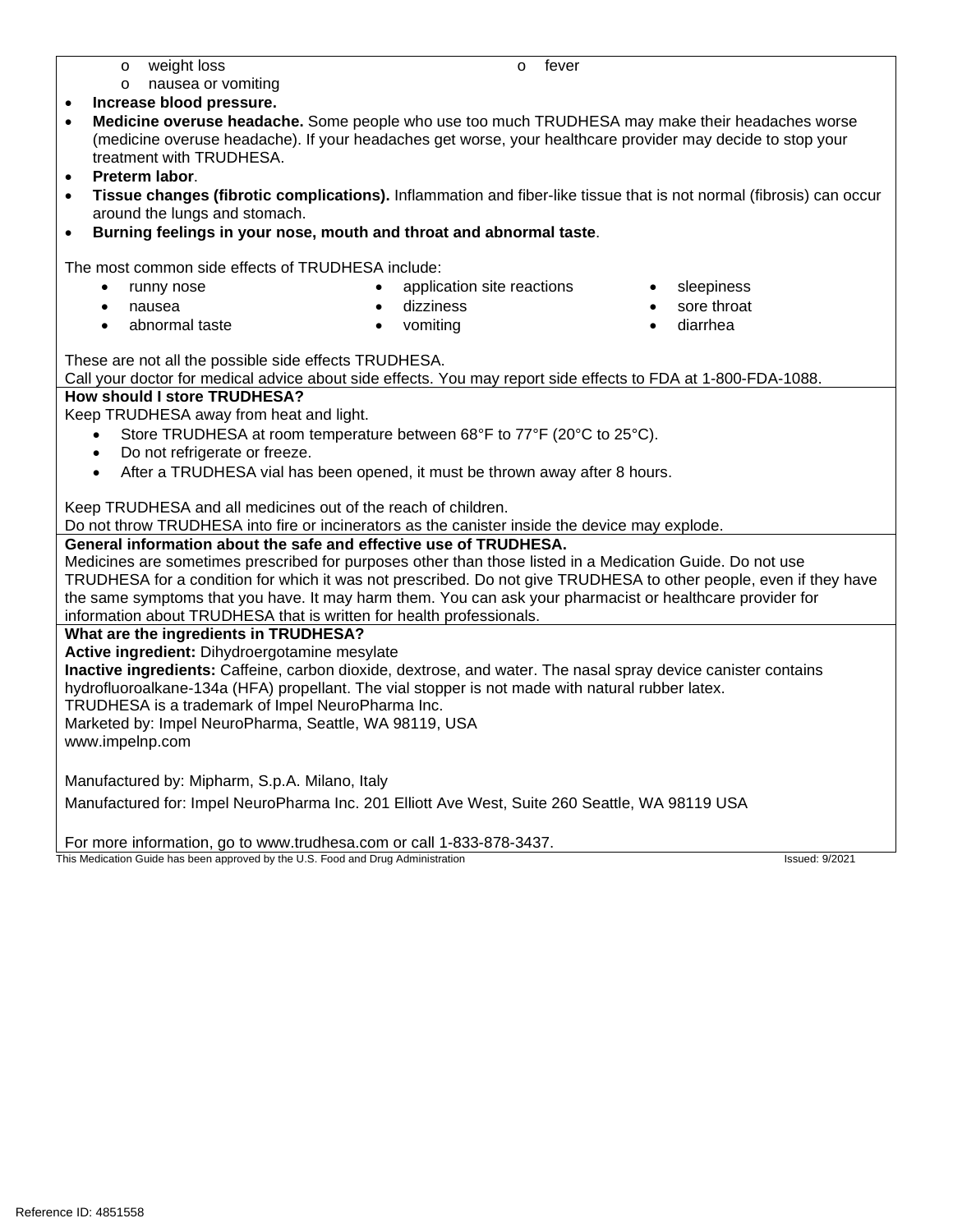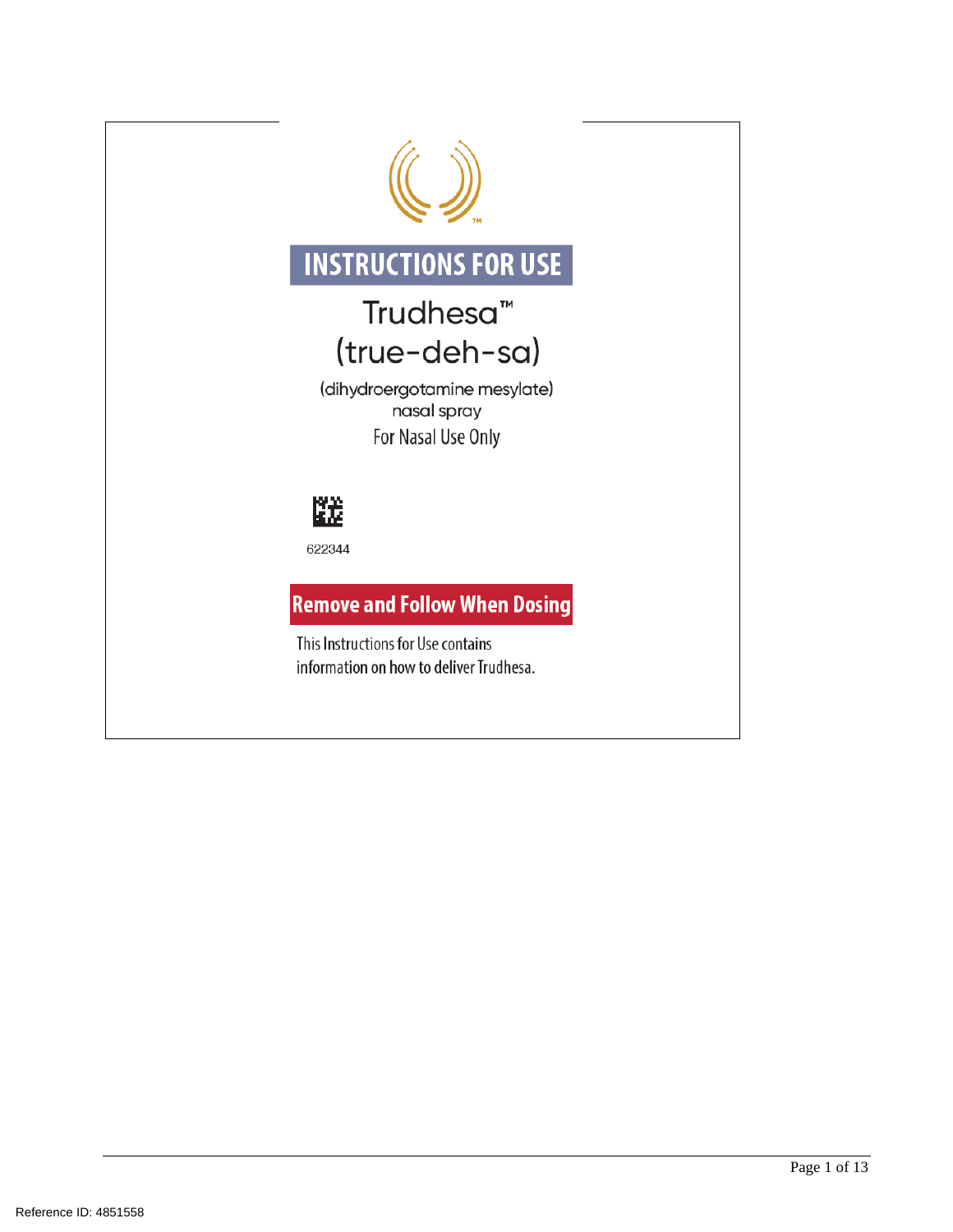# **Introduction**

Read this Instructions for Use before you start to use Trudhesa and each time you get a prescription refill. There may be new information.

This information does not take the place of talking with your healthcare provider about your medical condition or treatment. You and your healthcare provider should talk about Trudhesa when you start taking it and at regular checkups.

It is important to follow these directions accurately in order to receive the correct dose. Contact your healthcare provider if you have any questions about how to use this product.

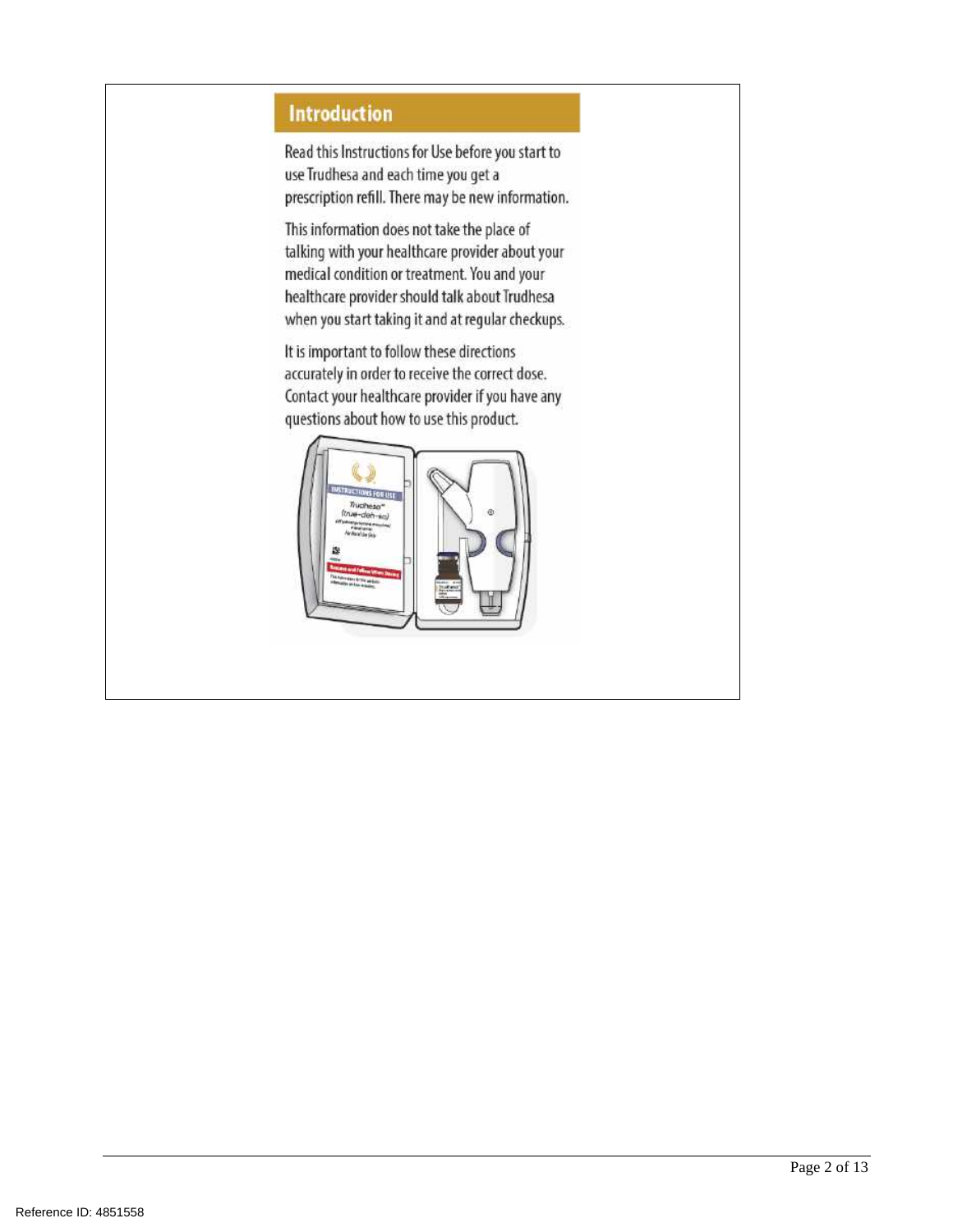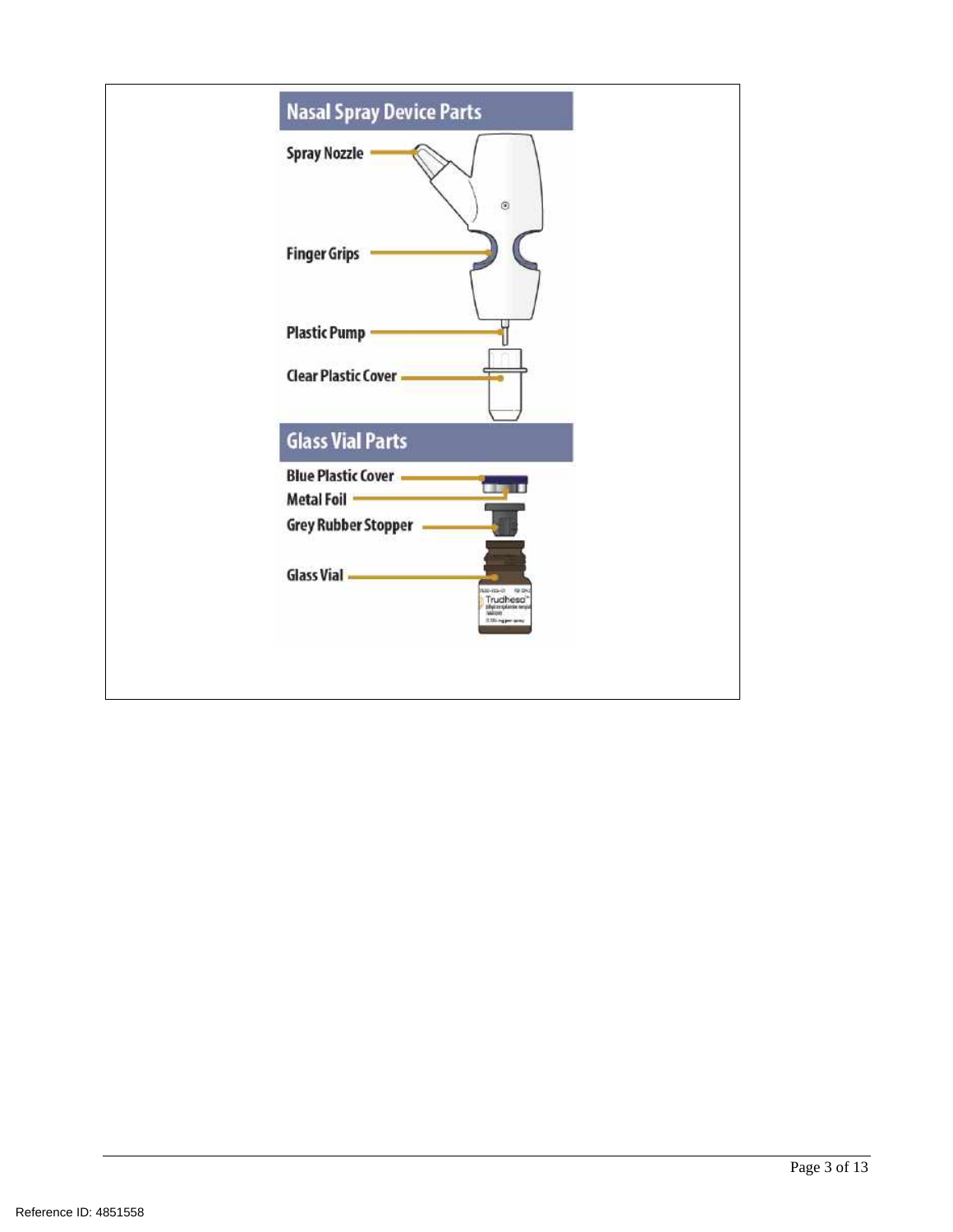# **Important Information You Need To Know Before Dosing with Trudhesa**

- For nasal use only.
- Always prime the nasal spray device before dosing by pumping the finger grips and glass vial together exactly 4 times.
- The purpose of priming is to bring the medicine to the tip of the spray nozzle. You may or may not see liquid or spray come out of the nozzle during each priming action.
- . During priming, make sure to aim the spray nozzle away from your face and anything that you do not want coming into contact with the spray of medicine.
- A complete dose is 2 sprays; 1 spray in each nostril.
- Do not take more than 2 doses within a 24-hour period. Do not take more than 3 doses in a 7-day period.
- Always hold the nasal spray device perfectly upright when priming and when dosing.
- . Sniffing while dosing is not necessary. However, sniffing will not hurt you nor make the medicine less effective.
- This nasal spray device product is single-dose (for one complete dose only) and should be thrown away (discarded) after use. You will need a new kit for each dose.
- Keep the product in the case until ready to use.
- After a TRUDHESA vial has been opened, it must be thrown away after 8 hours.
- . Do not open the glass vial and expose to air until ready to use.
- Store at room temperature in a clean, dry area.
- Do not use if product is damaged.
- Do not use if product is expired.
- Each glass vial and nasal spray device can only be used 1 time. Throw away the entire nasal spray device after dosing, without removing the glass vial.
- . You can take another complete dose at least 1 hour after your first dose if your symptoms persist.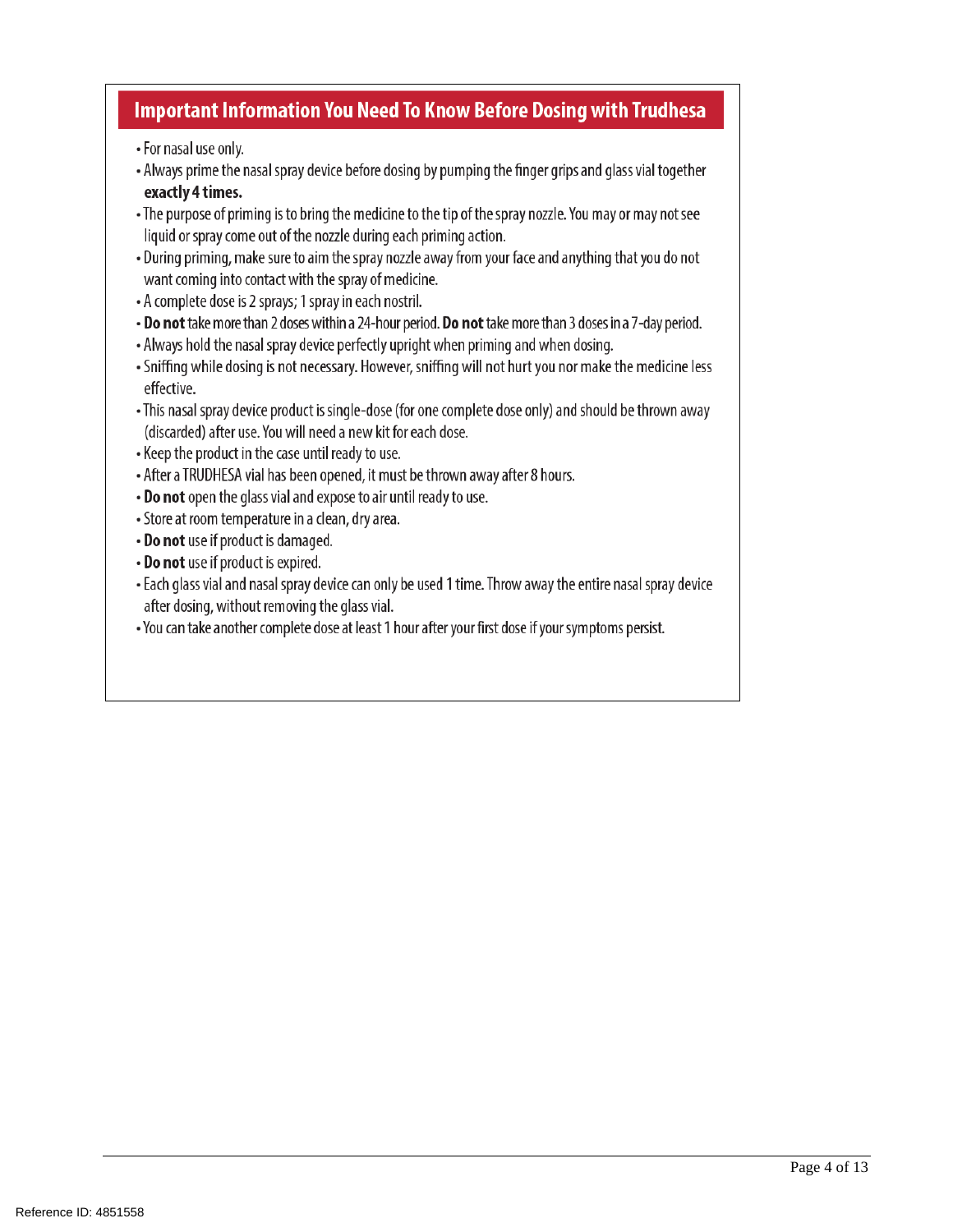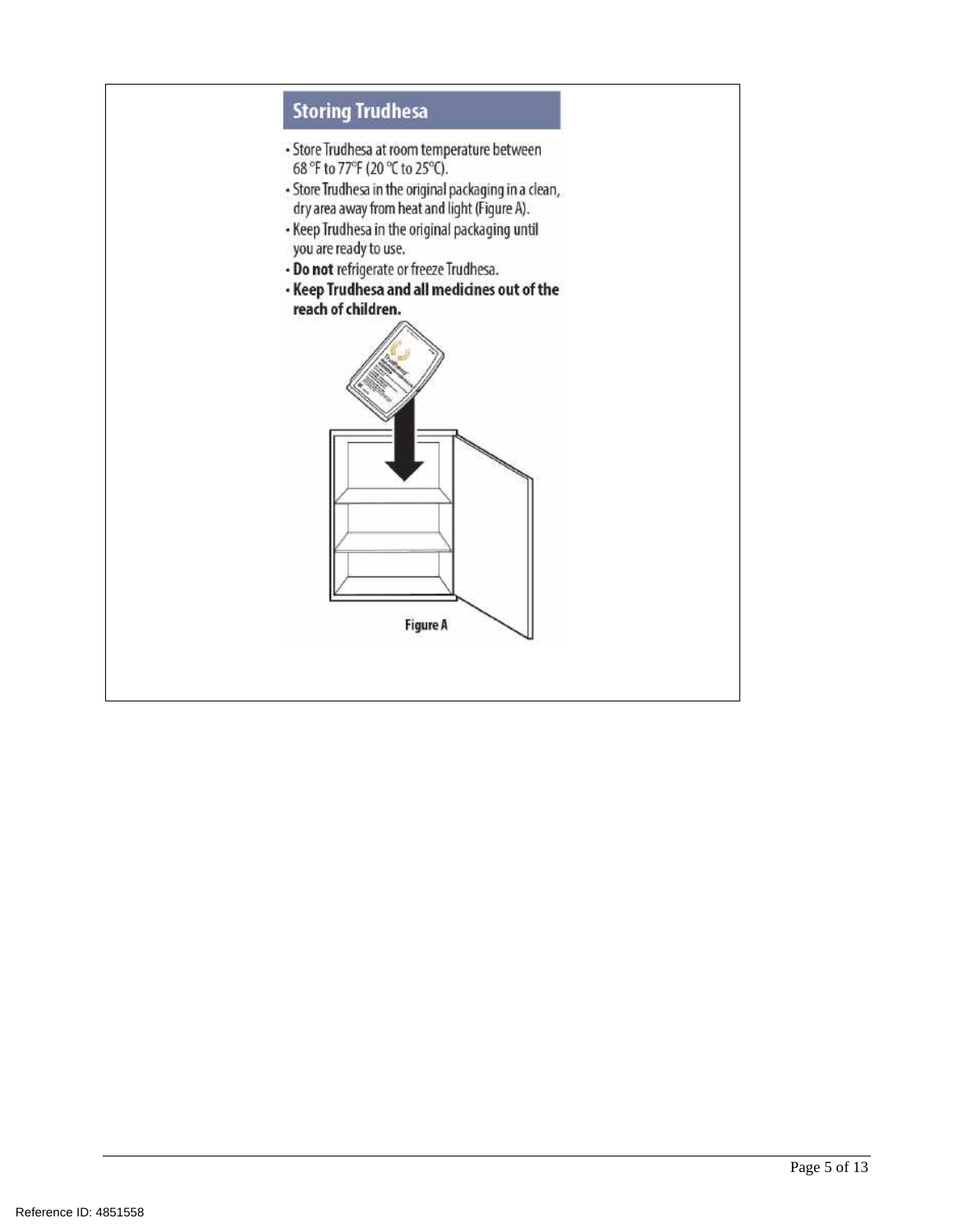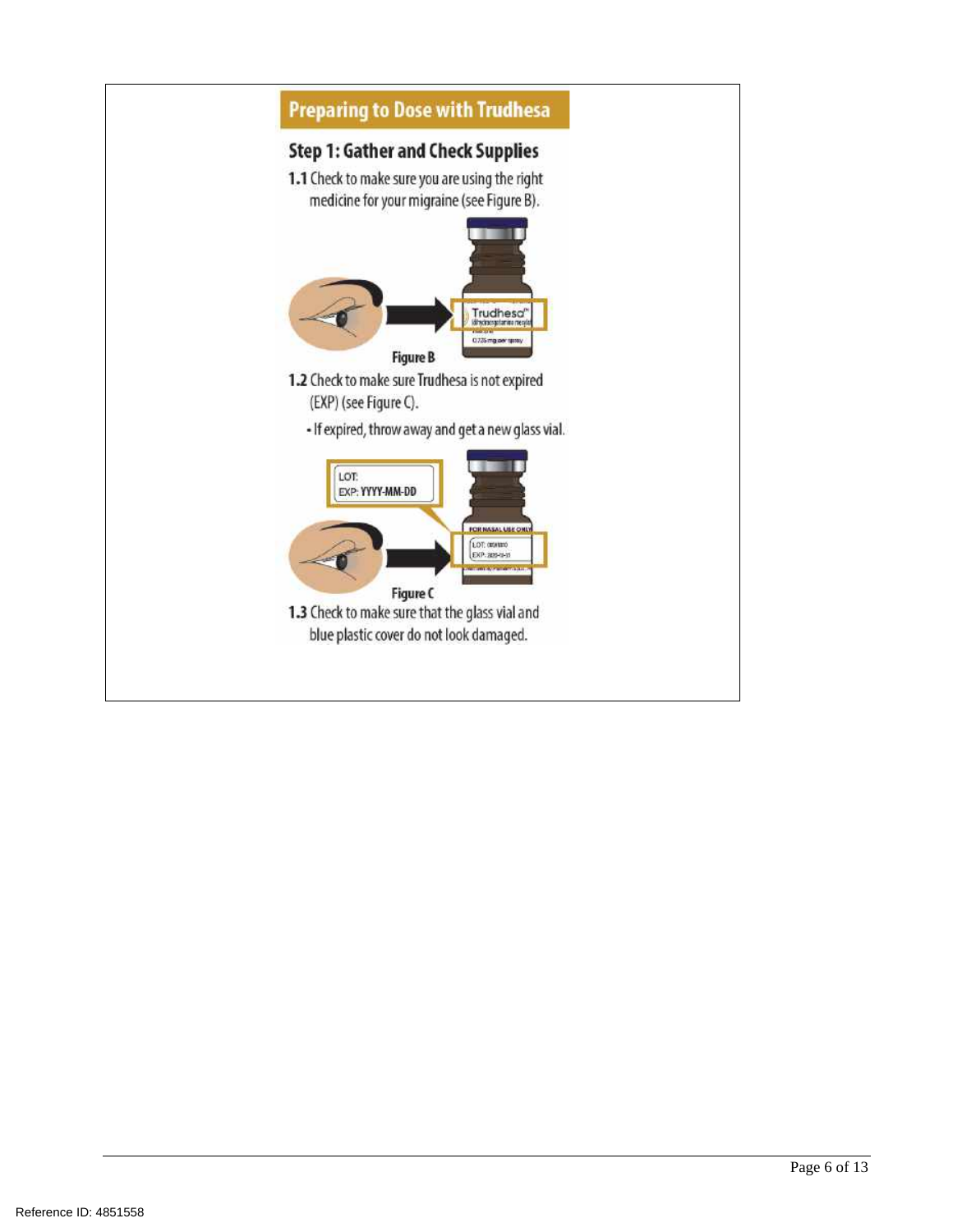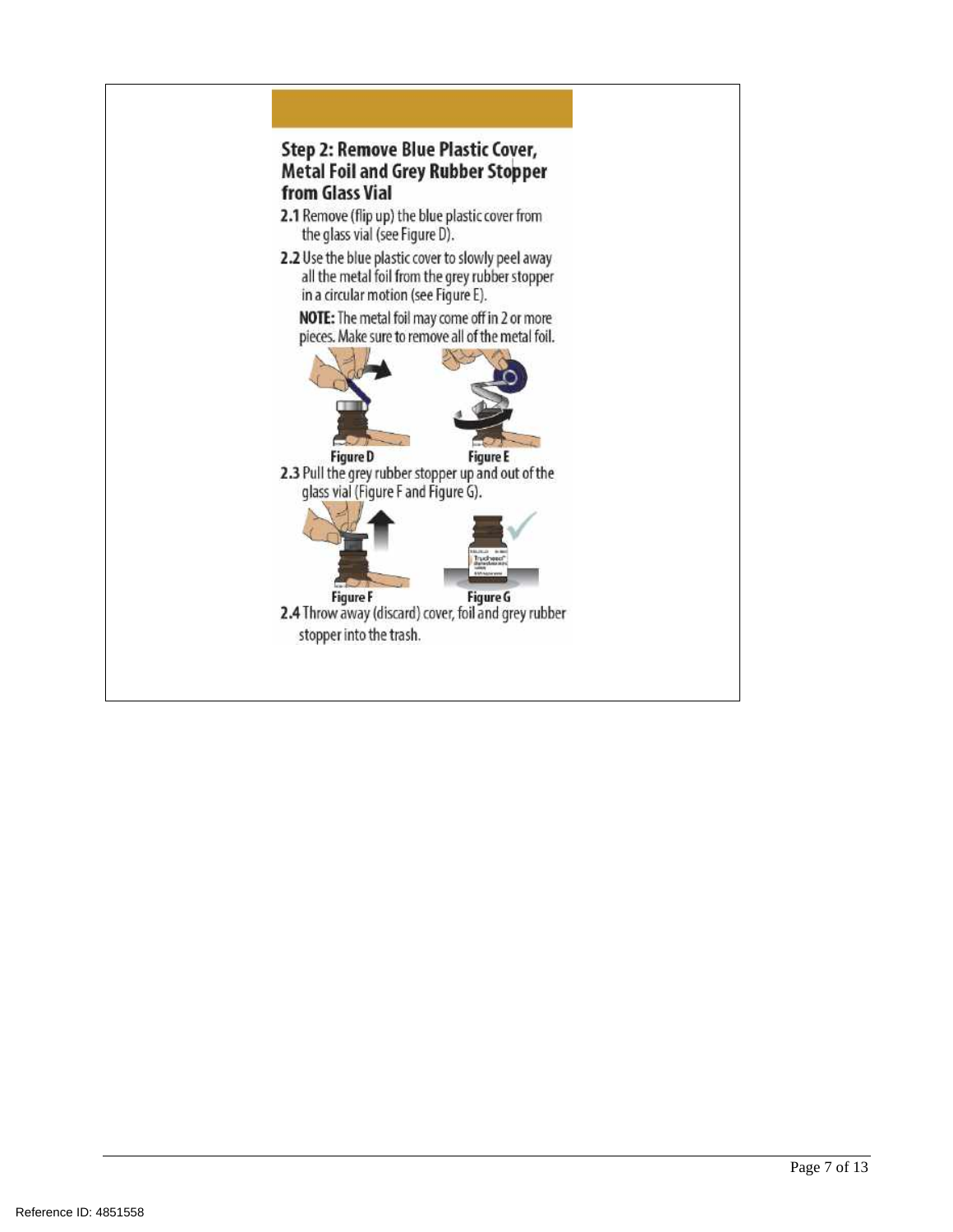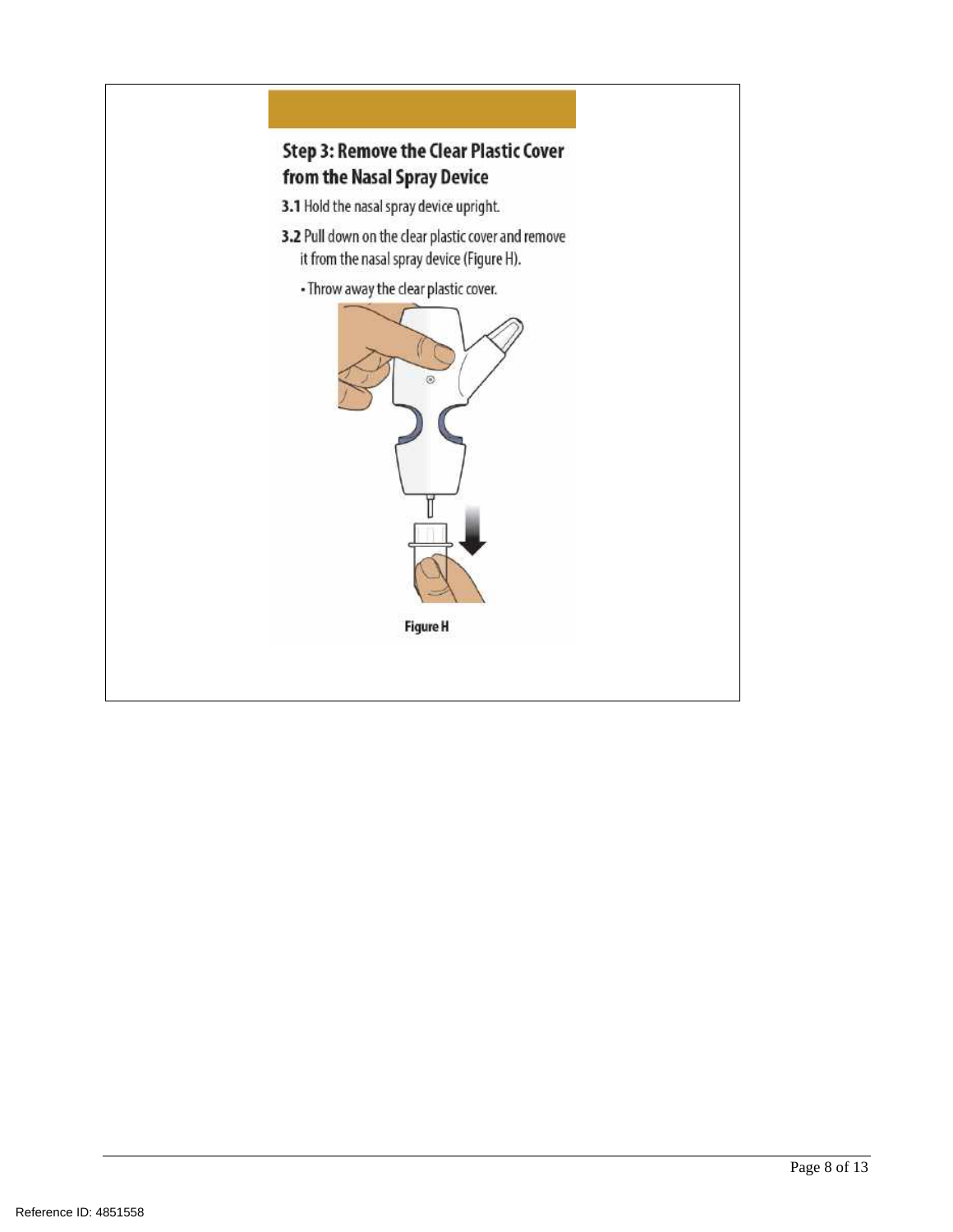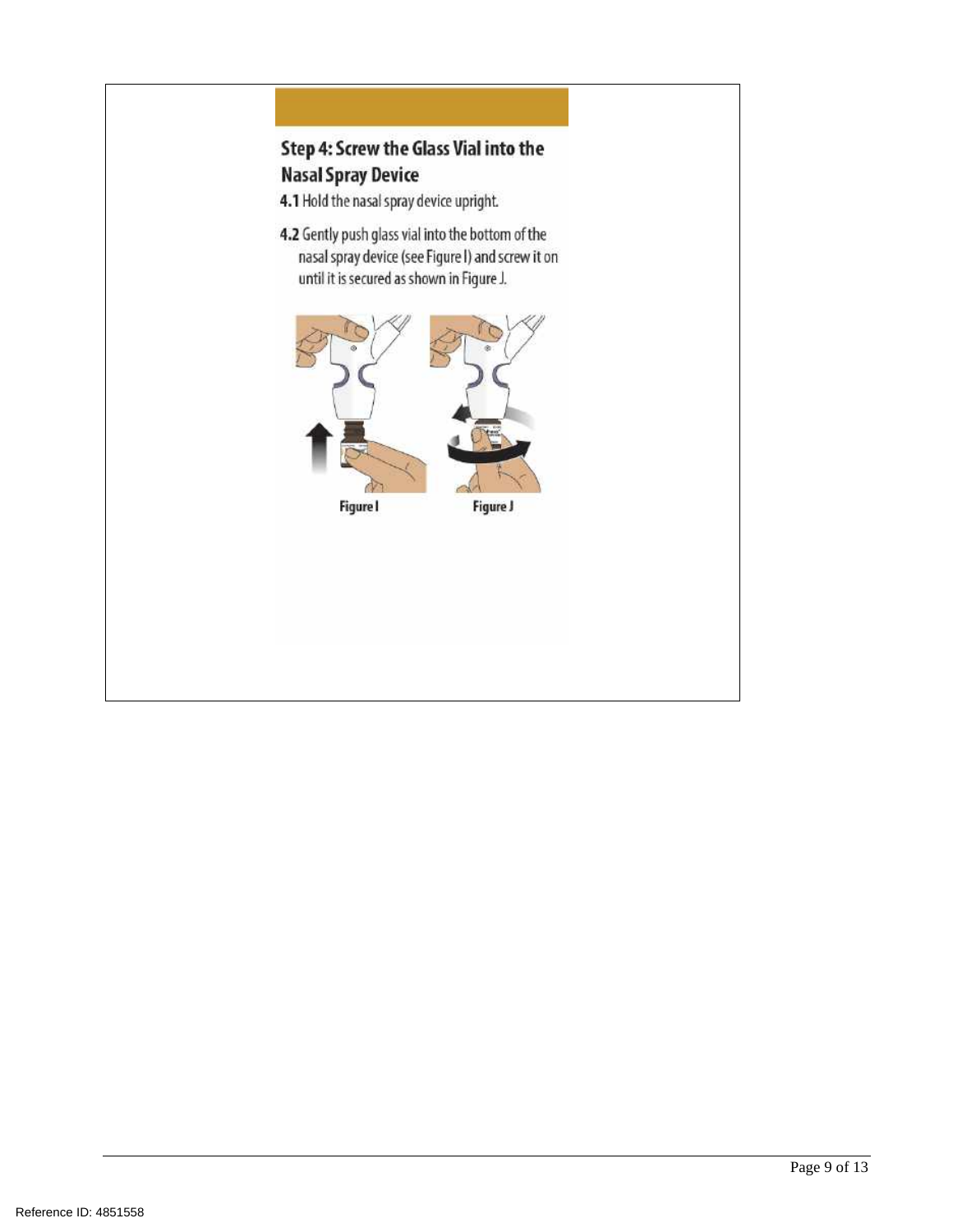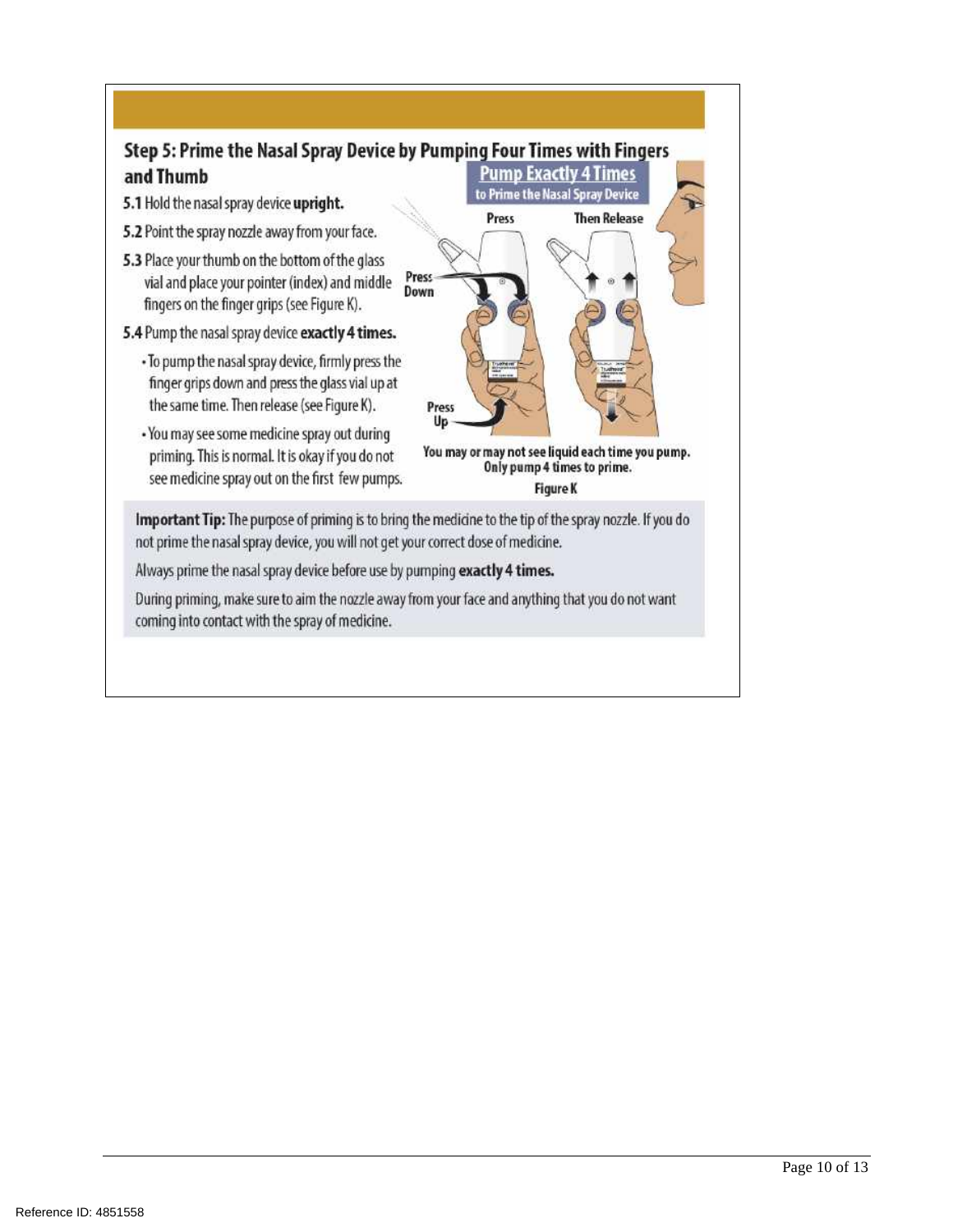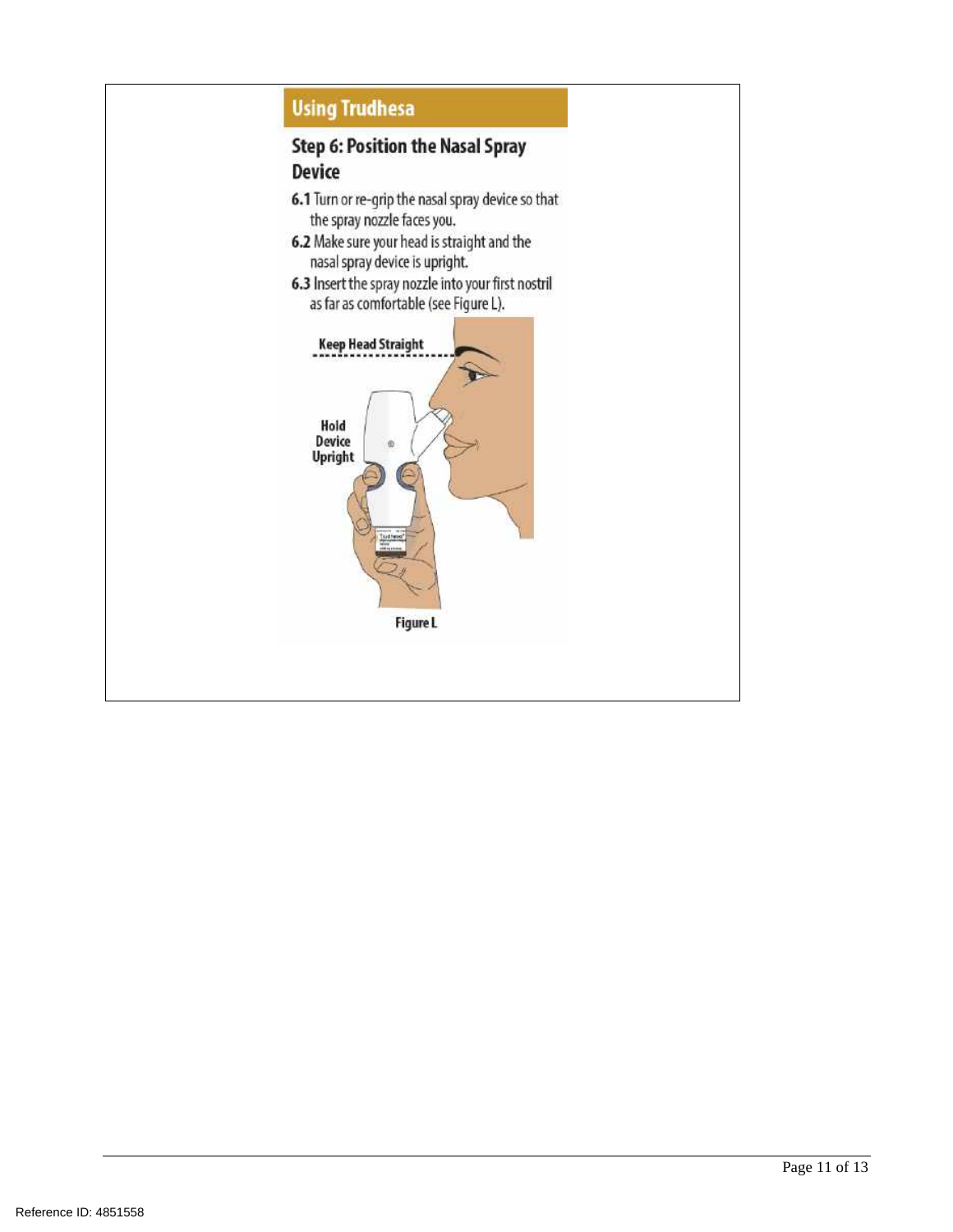# Step 7: Spray the First Spray into 1 Nostril

- 7.1 Firmly press the finger grips down and press the glass vial up at the same time to deliver the first spray (see Figure M). Then release.
	- Only deliver 1 spray into this nostril.



# Step 8: Spray the Second Spray into **Other Nostril**

- 8.1 Move the spray nozzle into your other nostril.
- 8.2 Firmly press the finger grips down and press the glass vial up at the same time to deliver the second spray (see Figure N). Then release.
	- . Only deliver 1 spray into this nostril.



# Important Tip: A complete dose is 2 sprays; 1 spray in each nostril.

Do not take more than 2 doses within a 24-hour period. Do not take more than 3 doses in a 7-day period. Please refer to the prescribing information for more information.

Sniffing while or after dosing is not necessary. However, sniffing will not hurt you or make the medicine less effective.